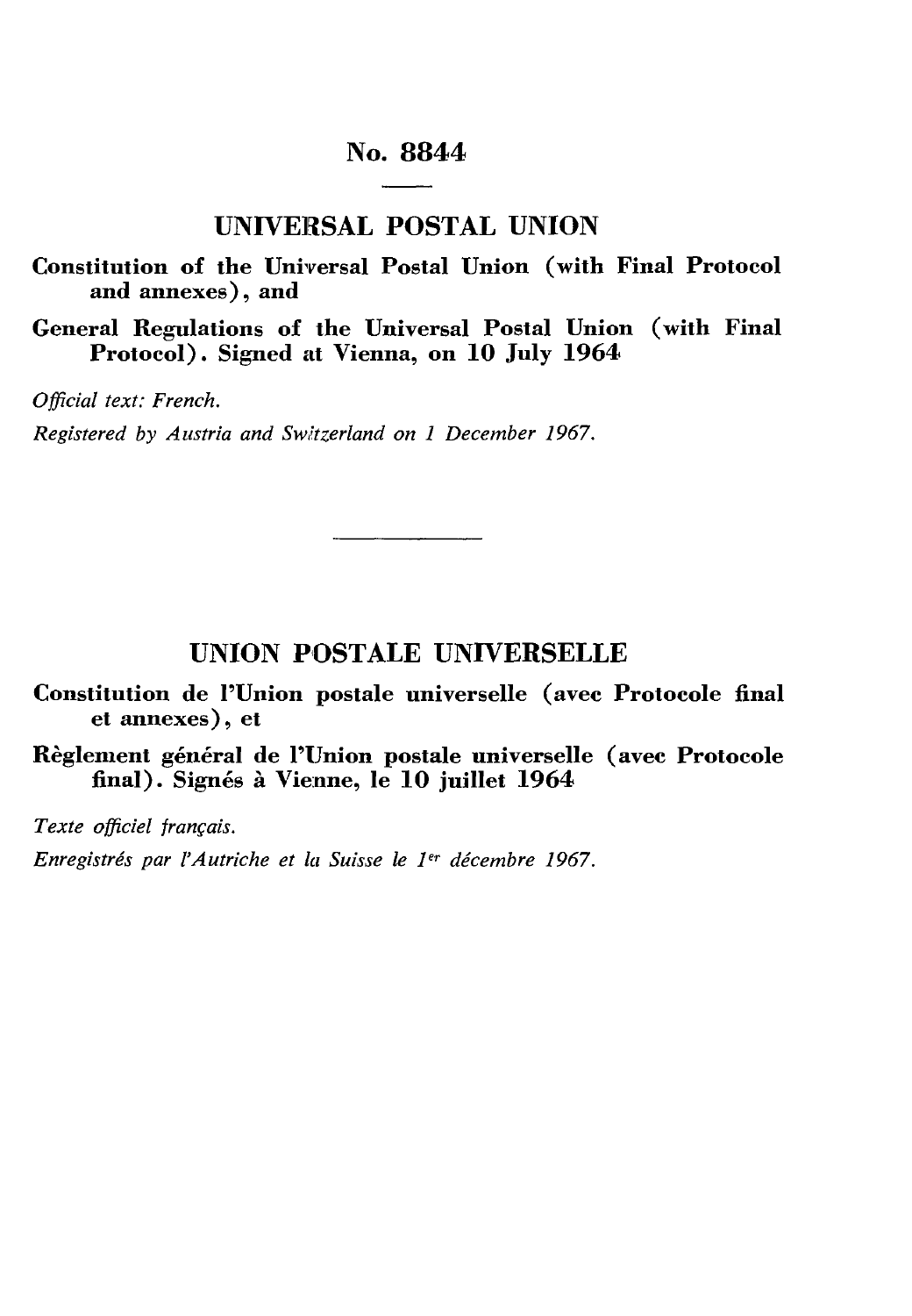[TRANSLATION *1 —* TRADUCTION 2]

# $\mathbf{I}$

# CONSTITUTION OF THE UNIVERSAL POSTAL UNION. SIGNED AT VIENNA, ON 10 JULY 1964

1 Translation by the British General Post Office.

2 Traduction de l'Administration postale britannique.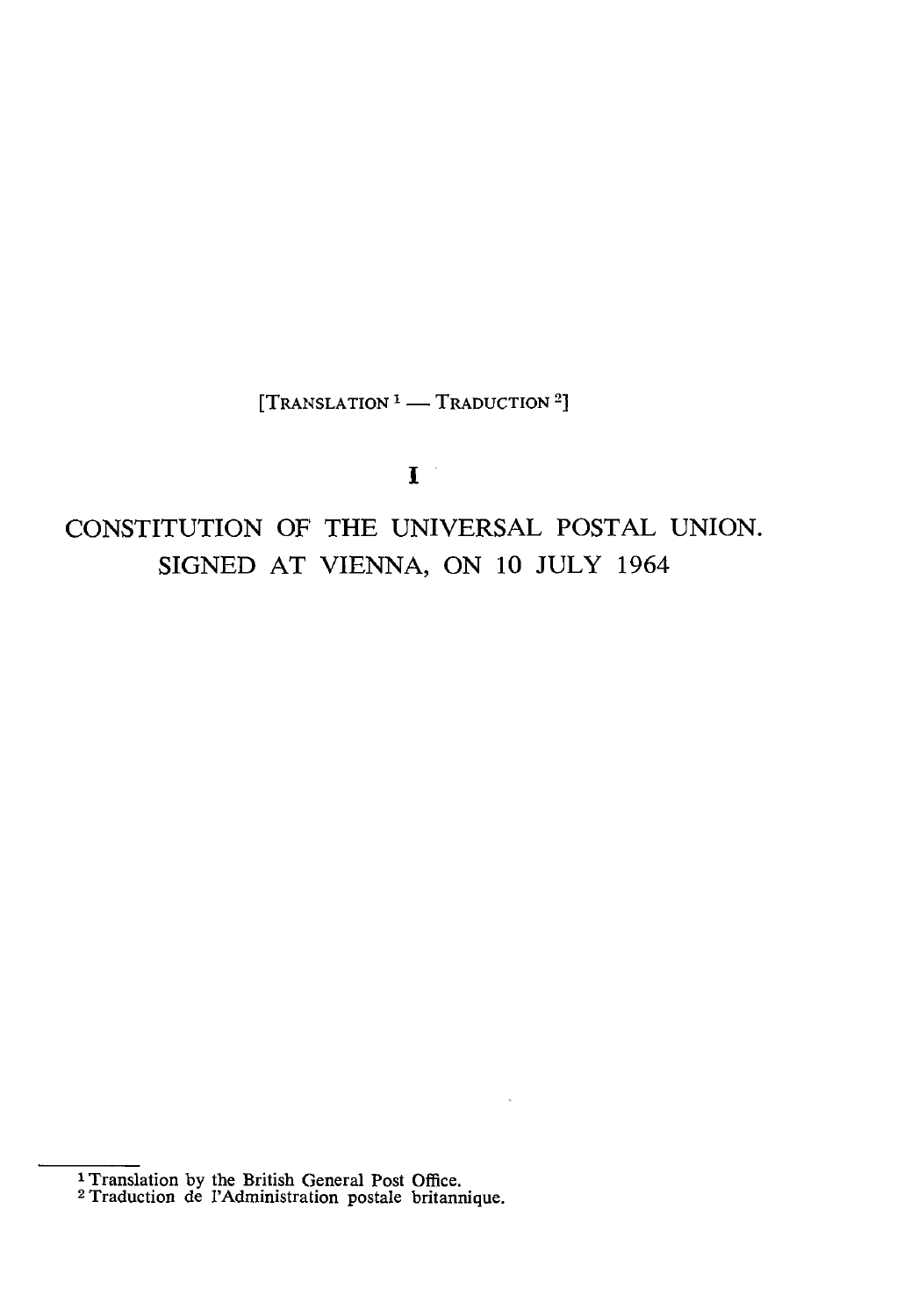# **CONSTITUTION <sup>1</sup>**

# **OF THE UNIVERSAL POSTAL UNION**

# PREAMBLE

With a view to developing communications between peoples by the efficient operation of the postal services, and to contributing to the attainment of the noble aims of international collaboration in the cultural, social and economic fields.

The Plenipotentiaries of the Governments of the Contracting Countries have, subject to ratification, adopted this Constitution.

# **Section I**

# ORGANIC PROVISIONS

#### Chapter I

# **GENERAL**

## ARTICLE 1

# **Scope and objectives of the Union**

1. The Countries adopting this Constitution comprise, under the title of the Universal Postal Union, a single postal territory for the reciprocal exchange of letter post items. Freedom of transit is guaranteed throughout the entire territory of the Union.

2. The aim of the Union is to secure the organisation and improvement of the postal services and to promote in this sphere the development of inter national collaboration.

3. The Union takes part, as far as possible, in postal technical assistance sought by its Member Countries.

# ARTICLE 2

# **Members of the Union**

Member Countries of the Union are:

- a) Countries which have membership status at the date on which this Constitution comes into force.
- b) Countries admitted to membership in accordance with Article 11.

#### ARTICLE 3

#### **Jurisdiction of the Union**

The Union has within its jurisdiction :

- a) the territories of Member Countries ;
- b) post offices set up by Member Countries in territories not included in the Union;
- c) territories which, without being members of the Union, are included in it because from the postal point of view they are dependent on Member Countries.

<sup>1</sup> Put into effect on 1 January 1966, in accordance with article 33. See after the Final Protocol to the Detailed Regulations for the list of States which ratified, or acceded to, the Constitution.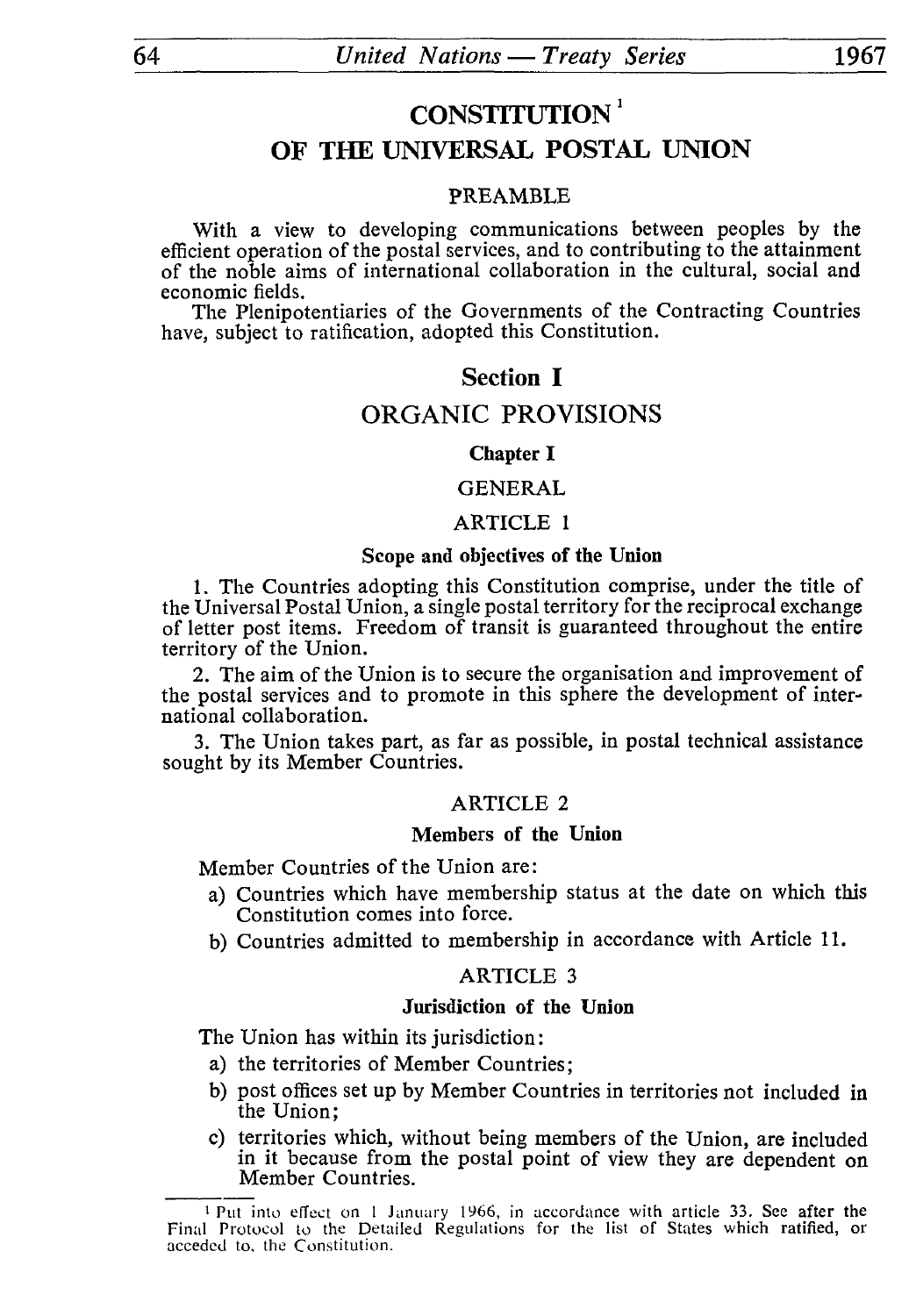#### **Exceptional relations**

Postal Administrations which provide a service with territories not included in the Union are bound to act as intermediaries for other Administrations. The provisions of the Convention and its Detailed Regulations are applicable to such exceptional relations.

# ARTICLE 5

#### **Seat of the Union**

The seat of the Union and of its permanent organs shall be at Berne.

# ARTICLE 6

# **Official language of the Union**

The official language of the Union is French.

# ARTICLE 7

# **Monetary standard**

The franc adopted as the monetary unit in the Acts of the Union is the gold franc of 100 centimes weighing 10/31 of a gramme and of a fineness of  $\bar{0}$ <sup>.</sup>900.

#### ARTICLE 8

#### **Restricted Unions. Special Agreements**

1. Member Countries, or their Postal Administrations if the legislation of those Countries so permits, may establish Restricted Unions and make Special Agreements concerning the international postal service, provided always that they do not introduce provisions less favourable to the public than those provided for by the Acts to which the Member Countries concerned are parties.

2. Restricted Unions may send observers to Congresses, Conferences and meetings of the Union, to the Executive Council and to the Consultative Committee for Postal Studies.

3. The Union may send observers to Congresses, Conferences and meet ings of Restricted Unions.

# ARTICLE 9

# **Relations with the United Nations**

The relations between the Union and the United Nations are governed by the Agreements whose texts are annexed to this Constitution.

#### ARTICLE 10

## **Relations with international organisations**

In order to secure close co-operation in the international postal sphere, the Union may collaborate with international organisations having related interests and activities.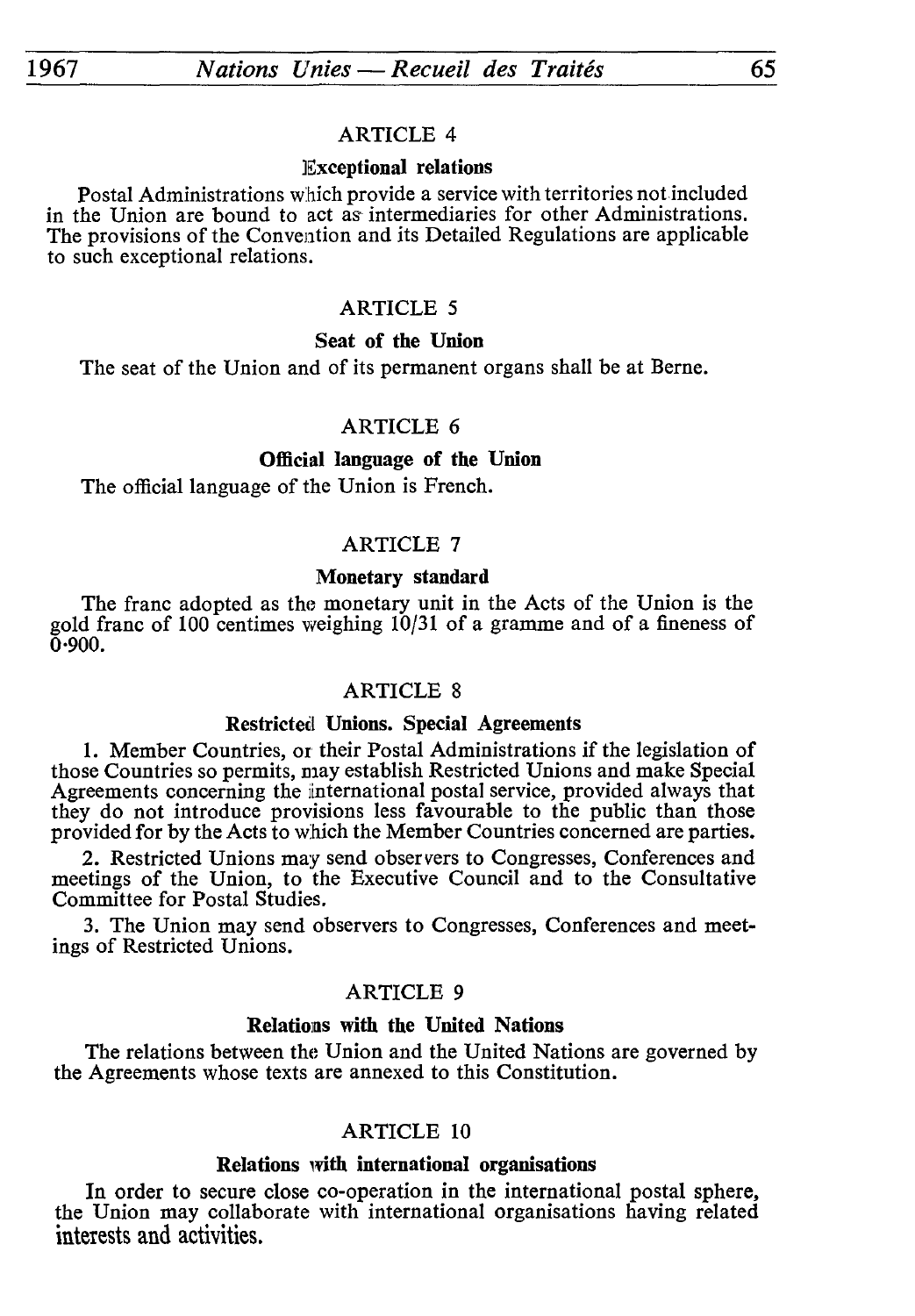# **Chapter II**

# ACCESSION OR ADMISSION TO THE UNION WITHDRAWAL FROM THE UNION

# **ARTICLE 11**

# **Accession or admission to the Union. Procedure**

1. Any member of the United Nations may accede to the Union.

2. Any sovereign Country which is not a member of the United Nations may apply for admission as a Member Country of the Union.

3. Accession or application for admission to the Union entails a formal declaration of accession to the Constitution and to the obligatory Acts of the Union. It shall be addressed through diplomatic channels to the Government of the Swiss Confederation and by that Government to Member Countries.

4. A Country which is not a member of the United Nations will be deemed to be admitted as a Member Country if its application is approved by at least two-thirds of the Member Countries of the Union. Member Countries which have not replied within a period of four months are considered as having abstained.

5. Accession or admission to membership shall be notified by the Govern ment of the Swiss Confederation to the Governments of Member Countries. It shall take effect from the date of such notification.

# **ARTICLE 12**

#### **Withdrawal from the Union. Procedure**

1. Each Member Country may withdraw from the Union by notice of denunciation of the Constitution given through diplomatic channels to the Government of the Swiss Confederation and by that Government to the Governments of Member Countries.

2. Withdrawal from the Union becomes effective one year after the day on which the notice of denunciation provided for in paragraph 1 is received by the Government of the Swiss Confederation.

#### **Chapter III**

# **ORGANISATION OF THE UNION**

#### **ARTICLE 13**

# **Organs of the Union**

1. The organs of the Union are Congress, Administrative Conferences, the Executive Council, the Consultative Committee for Postal Studies, Special Committees and the International Bureau.

2. The permanent organs of the Union are the Executive Council, the Consultative Committee for Postal Studies and the International Bureau.

#### **ARTICLE 14**

#### **Congress**

- 1. Congress is the supreme organ of the Union.
- 2. Congress consists of the representatives of Member Countries.

# **ARTICLE 15**

#### **Extraordinary Congresses**

An Extraordinary Congress may be convened at the request or with the consent of at least two thirds of the Member Countries of the Union.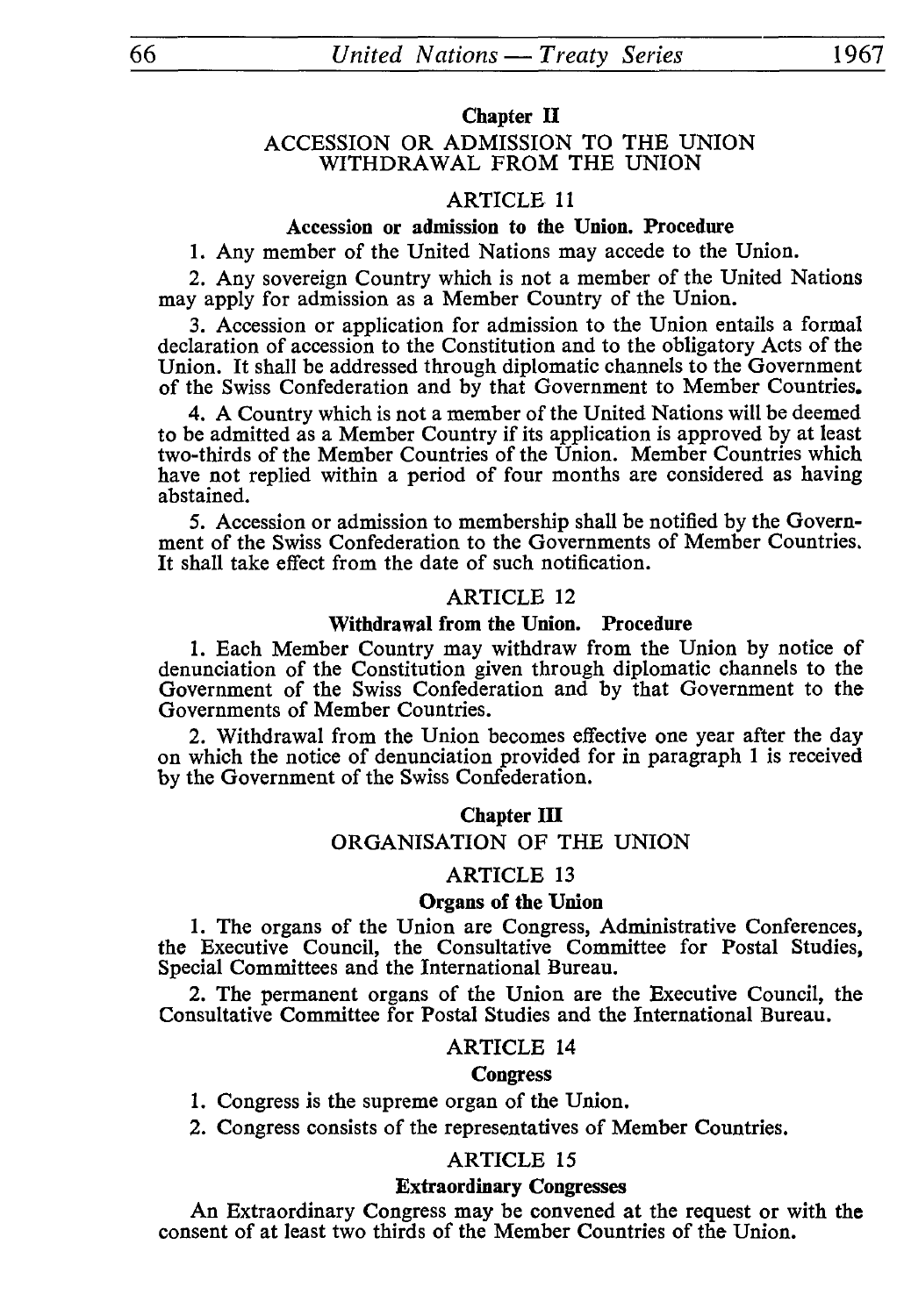# **Administrative Conférences**

Conferences entrusted with the examination of questions of an administra tive nature may be convened at the request or with the consent of at least two-thirds of the Postal Administrations of Member Countries.

# ARTICLE 17

# **Executive Council**

1. Between Congresses the Executive Council (EC) ensures the continuity of the work of the Union in accordance with the provisions of the Acts of the Union.

2. Members of the Executive Council carry out their functions in the name and in the interests of the Union.

# ARTICLE 18

## **Consultative Committee for Postal Studies**

The Consultative Committee for Postal Studies (CCPS) is entrusted with carrying out studies and giving opinions on technical, operational and economic questions concerning the postal service.

# ARTICLE 19

# **Special Committees**

Special Committees may be entrusted by a Congress or by an Administra tive Conference with the study of one or more specific questions.

# ARTICLE  $20<sup>1</sup>$

#### **International Bureau**

A central office operating at the seat of the Union under the title of the International Bureau of the Universal Postal Union, directed by a Director General and placed under the general supervision of the Government of the Swiss Confederation, serves as an organ of liaison, information and con sultation for Postal Administrations.

#### **Chapter IV**

# FINANCES OF THE UNION

# ARTICLE 21

#### **Expenditure of the Union. Contributions of Member Countries**

1. Each Congress shall fix the maximum amount which the ordinary expenditure of the Union may reach annually.

2. The maximum amount for ordinary expenditure referred to in paragraph 1 may be exceeded if circumstances so require, provided that the relevant provisions of the General Regulations are observed.

3. The extraordinary expenses of the Union are those occasioned by the convening of a Congress, an Administrative Conference or a Special Com mittee as well as special tasks entrusted to the International Bureau.

<sup>&</sup>lt;sup>1</sup> By its resolution C2 the Congress decided the immediate entry into force of this article.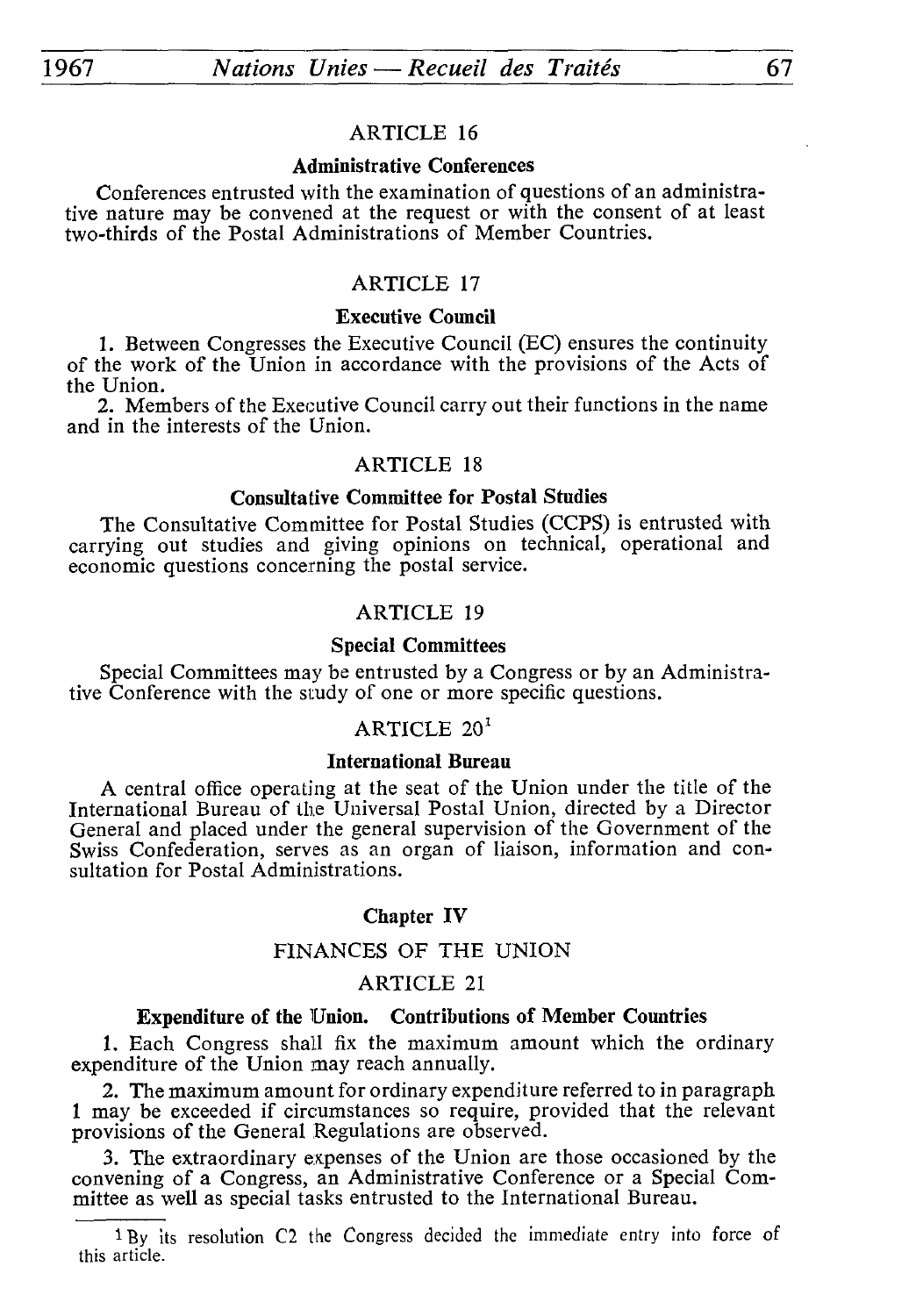4. The ordinary expenses of the Union, including where applicable the expenditure envisaged in paragraph 2, together with the extraordinary expenses of the Union, shall be borne in common by Member Countries, which shall be divided by Congress for this purpose into a specific number of contribution classes.

5. In the case of accession or admission to the Union under Article 11, the Government of the Swiss Confederation shall fix, by agreement with the Government of the Country concerned, the contribution class into which the latter Country is to be placed for the purpose of apportioning the expenses of the Union.

# **Section II** ACTS OF THE UNION

# **Chapter I**

#### GENERAL

# ARTICLE 22

#### **Acts of the Union**

1. The Constitution is the basic Act of the Union. It contains the organic rules of the Union.

2. The General Regulations embody those provisions which ensure the application of the Constitution and the working of the Union. They shall be binding on all Member Countries.

3. The Universal Postal Convention and its Detailed Regulations embody the rules applicable throughout the international postal service and the provisions concerning the letter post services. These Acts shall be binding on all Member Countries.

4. The Agreements of the Union, and their Detailed Regulations, regu late the services other than those of the letter post between those Member Countries which are parties to them. They shall be binding on those Countries only.

5. The Detailed Regulations, which contain the rules of application necessary for the implementation of the Convention and of the Agreements, shall be drawn up by the Postal Administrations of the Member Countries concerned.

6. The Final Protocols annexed to the Acts of the Union referred to in paragraphs 3, 4 and 5 contain the reservations to those Acts.

#### ARTICLE 23

#### **Application of the Acts of the Union to Territories for whose international relations a Member Country is responsible.**

1. Any Country may declare at any time that its acceptance of the Acts of the Union includes all the Territories for whose international relations it is responsible, or certain of them only.

2. The declaration provided for in paragraph 1 must be addressed to the Government:

- *(a)* of the Country where Congress is held, if made at the time of signature of the Act or Acts in question;
- *(b)* of the Swiss Confederation in all other cases.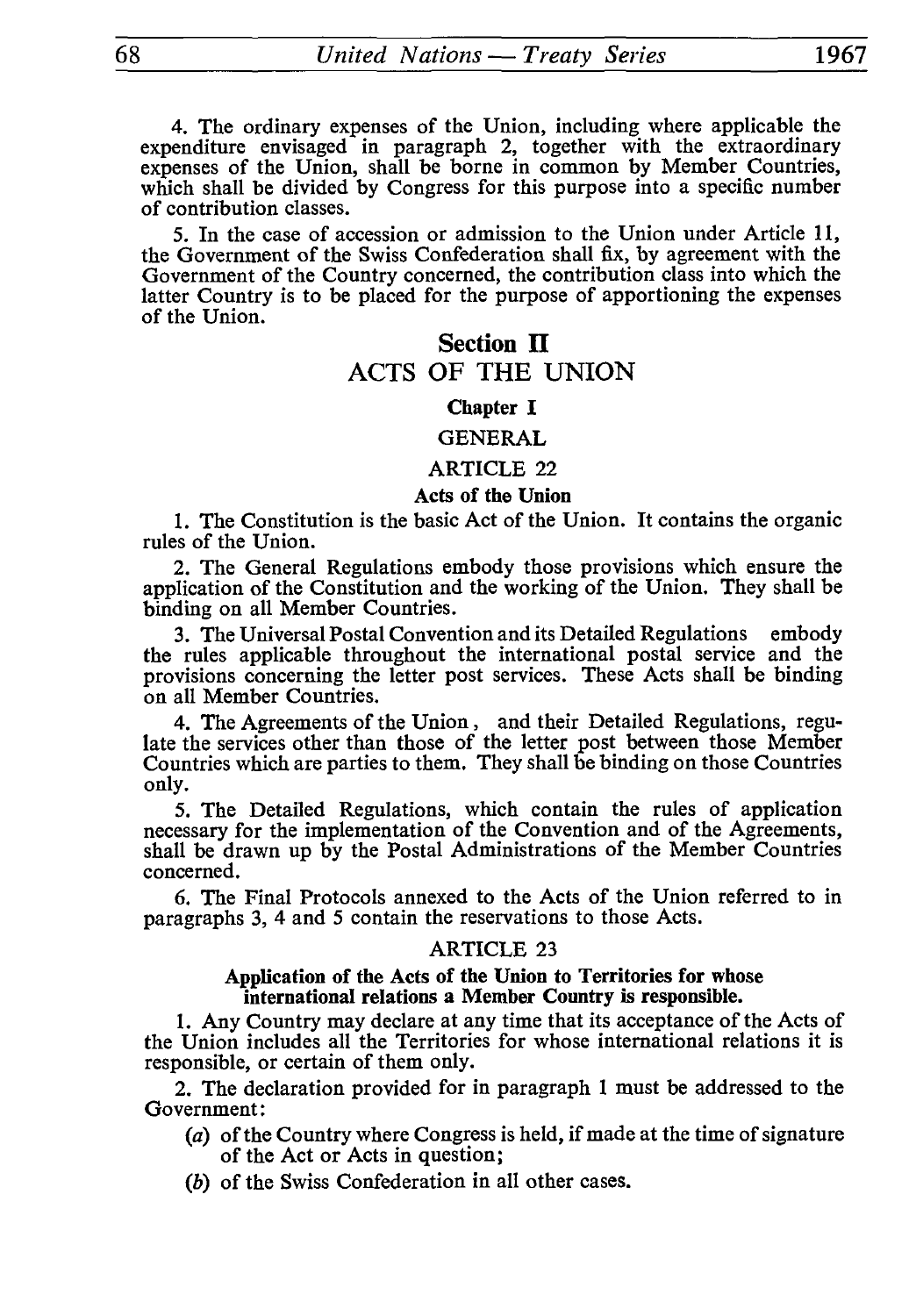3. Any Member Country may at any time address to the Government of the Swiss Confederation a notification of its intention to denounce the appli cation of these Acts of the Union in respect of which it has made the declaration provided for in paragraph 1. Such notification shall take effect one year after the date of its receipt by the Government of the Swiss Confederation.

4. The declarations and notifications provided for in paragraphs 1 and 3 shall be communicated to Member Countries by the Government of the Country which has received them.

5. Paragraphs 1 to 4 shall not apply to Territories having the status of a member of the Union and for whose international relations a Member Country is responsible.

#### ARTICLE 24

# **National legislation**

The provisions of the Acts of the Union do not derogate from the legisla tion of any Member Country in respect of anything which is not expressly provided for by those Acts.

#### **Chapter II**

## ACCEPTANCE AND DENUNCIATION OF THE ACTS OF THE UNION

# ARTICLE 25

#### **Signature, ratification and other forms of approval of the Acts of the Union**

1. Signature of the Acts of the Union by Plenipotentiaries shall take place at the end of Congress.

2. The Constitution shall be ratified as soon as possible by the signatory Countries.

3. Approval of the Acts of the Union other than the Constitution is governed by the constitutional regulations of each signatory Country.

4. When a Country does not ratify the Constitution or does not approve the other Acts which it has signed, the Constitution and the other Acts shall be no less valid for the other Countries that have ratified or approved them.

# ARTICLE 26

#### **Notification of ratifications and other forms of approval of the Acts of the Union**

The instruments of ratification of the Constitution and, where appropriate, of approval of the other Acts of the Union shall be addressed as soon as possible to the Government of the Swiss Confederation and by that Govern ment to the Governments of Member Countries.

# ARTICLE 27

# **Accession to the Agreements**

1. Member Countries may, at any time, accede to one or more of the Agreements provided for in Article 22, paragraph 4.

2. Accession of Member Countries to the Agreements is notified in accordance with Article 11, paragraph 3.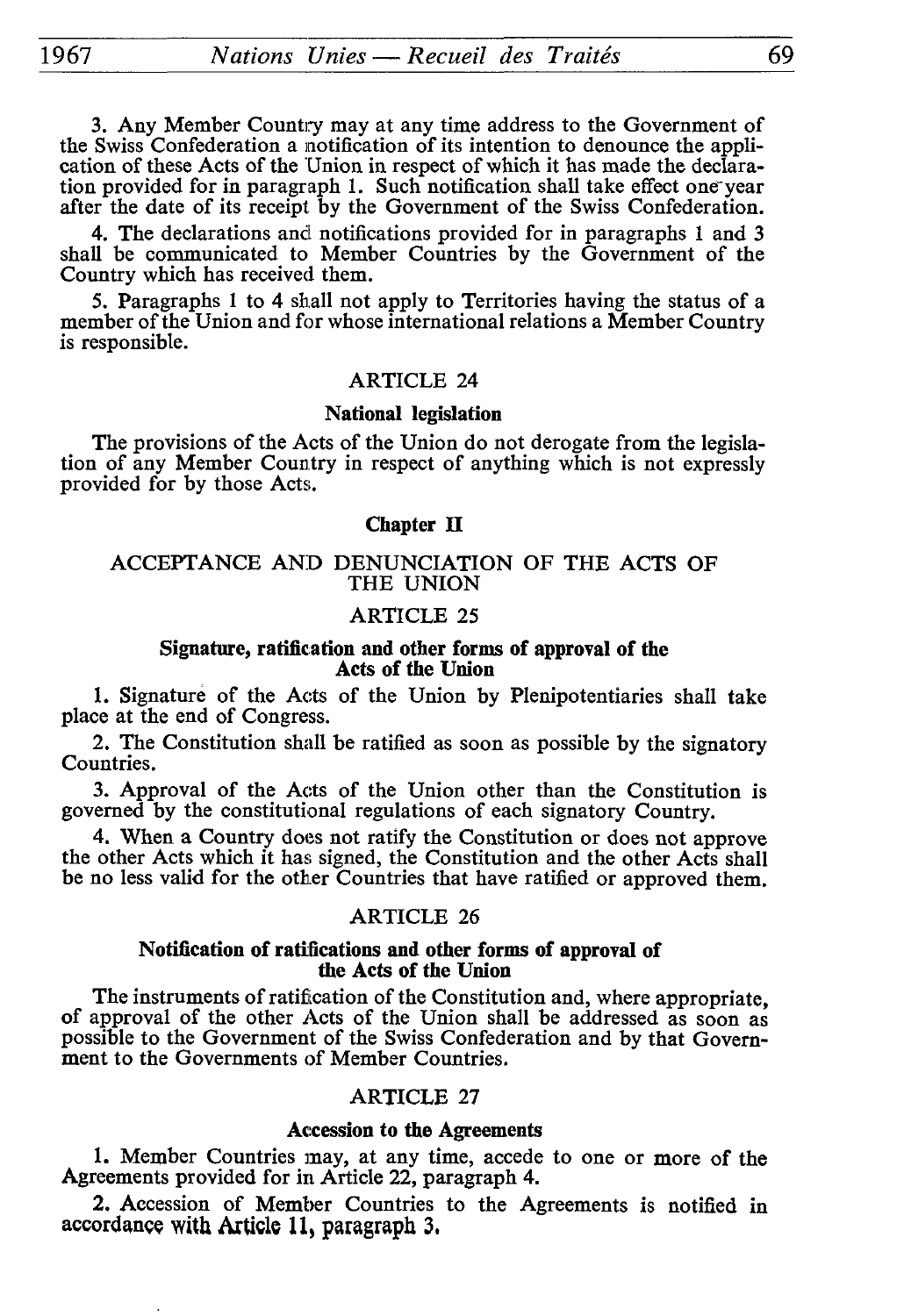#### **Denunciation of an Agreement**

Each Member Country may cease being a party to one or more of the Agreements, under the conditions laid down in Article 12.

# Chapter III

# AMENDMENT OF THE ACTS OF THE UNION

# ARTICLE 29

#### **Presentation of proposals**

1. The Postal Administration of a Member Country has the right to present, either to Congress or between Congresses, proposals concerning the Acts of the Union to which its Country is a party.

2. However, proposals concerning the Constitution and the General Regulations may be submitted only to Congress.

### ARTICLE 30

#### **Amendment of the Constitution**

1. To be adopted, proposals submitted to Congress and relating to this Constitution must be approved by at least two-thirds of the Member Countries of the Union.

2. Amendments adopted by a Congress shall form the subject of an addi tional protocol and, unless that Congress decides otherwise, shall enter into force at the same time as the Acts renewed in the course of the same Congress. They shall be ratified as soon as possible by Member Countries and the instruments of such ratification shall be dealt with in accordance with the procedure laid down in Article 26.

# ARTICLE 31

#### **Amendment of the Convention, the General Regulations and the Agreements**

1. The Convention, the General Regulations and the Agreements define the conditions to be fulfilled for the approval of proposals which concern them.

2. The Acts referred to in paragraph 1 shall enter into force simultaneously and shall have the same duration. As from the day fixed by Congress for the entry into force of these Acts the corresponding Acts of the preceding Congress shall be abrogated.

#### **Chapter IV**

# SETTLEMENT OF DISPUTES

# ARTICLE 32

#### Arbitration

In the event of a dispute between two or more Postal Administrations of Member Countries concerning the interpretation of the Acts of the Union or the responsibility imposed on a Postal Administration by the application of those Acts, the question at issue shall be settled by arbitration.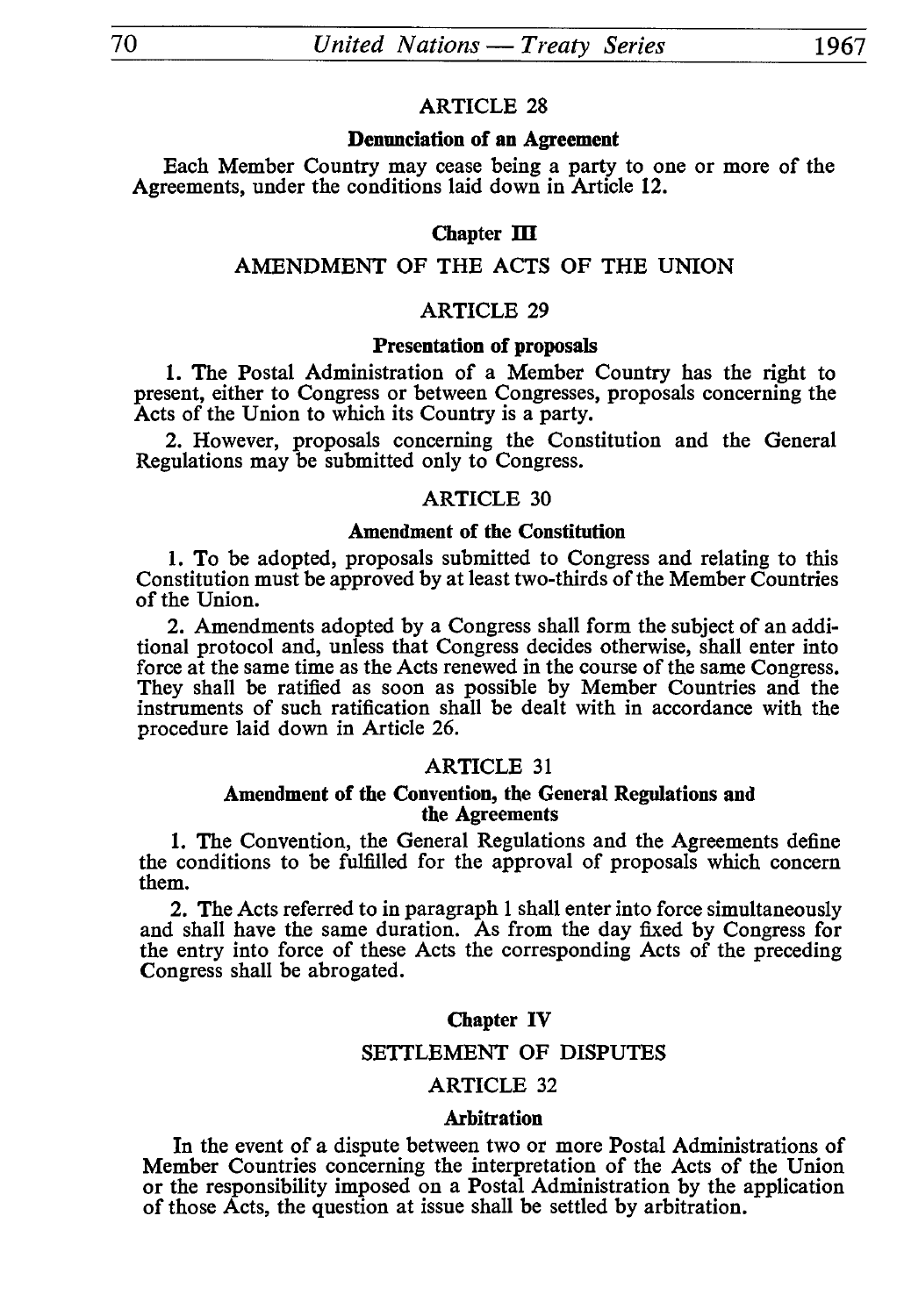# **Section III**

# FINAL PROVISIONS

# ARTICLE 33

# **Coming into operation and Duration of the Constitution**

This Constitution shall come into operation on 1st January, 1966 and shall remain in force for an indefinite period.

In witness whereof, the Plenipotentiaries of the Governments of the Contracting Countries have signed this Constitution in a single original which shall be deposited in the Archives of the Government of the Country in which the seat of the Union is situated. A copy thereof shall be delivered to each Party by the Government of the Country in which Congress is held.

Done at Vienna, the 10th of July, 1964.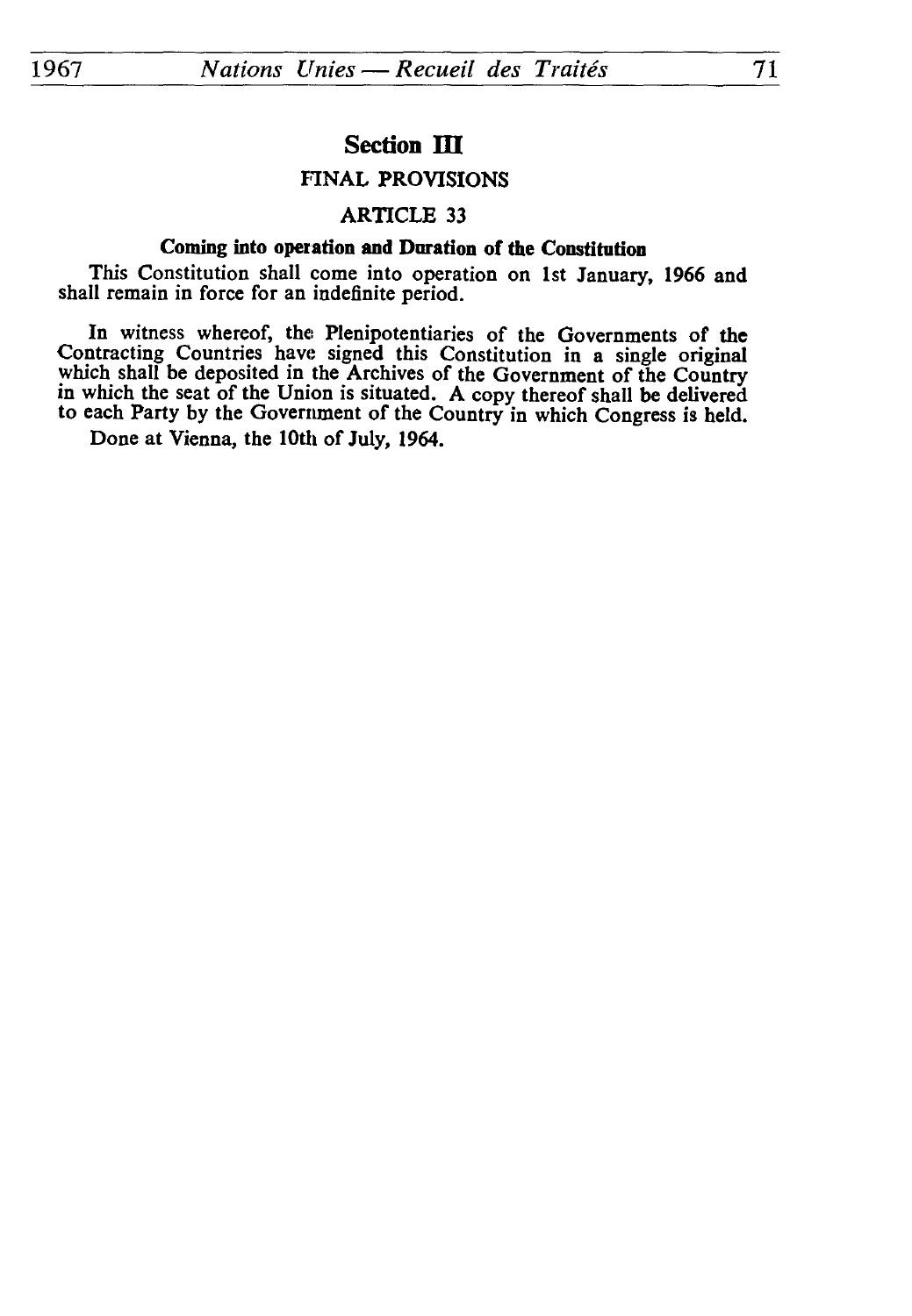# SIGNATURES

*Signatures have been affixed on behalf of the following countries or territorial entities: l* Afghanistan People's Republic of Albania Democratic and Popular Republic of Algeria Germany United States of America The whole of the territories of the United States of America, including the Territory of the Pacific Islands under Trusteeship Kingdom of Saudi Arabia Argentine Republic Commonwealth of Australia Republic of Austria Belgium Byelorussian Soviet Socialist Republic Burma Bolivia United States of Brazil People's Republic of Bulgaria Kingdom of Burundi Kingdom of Cambodia Federal Republic of Cameroon Canada Central African Republic Ceylon Chile China Republic of Cyprus Republic of Colombia Republic of the Congo (Brazzaville) Republic of the Congo (Leopoldville) Republic of Korea Republic of Costa Rica Republic of the Ivory Coast Republic of Cuba Republic of Dahomey Kingdom of Denmark Dominican Republic Republic of El Salvador Republic of Ecuador Spain Spanish Territories in Africa Ethiopia Republic of Finland

<sup>&</sup>lt;sup>1</sup>The authentic signature portion of the Constitution is reproduced on page 20 of this volume.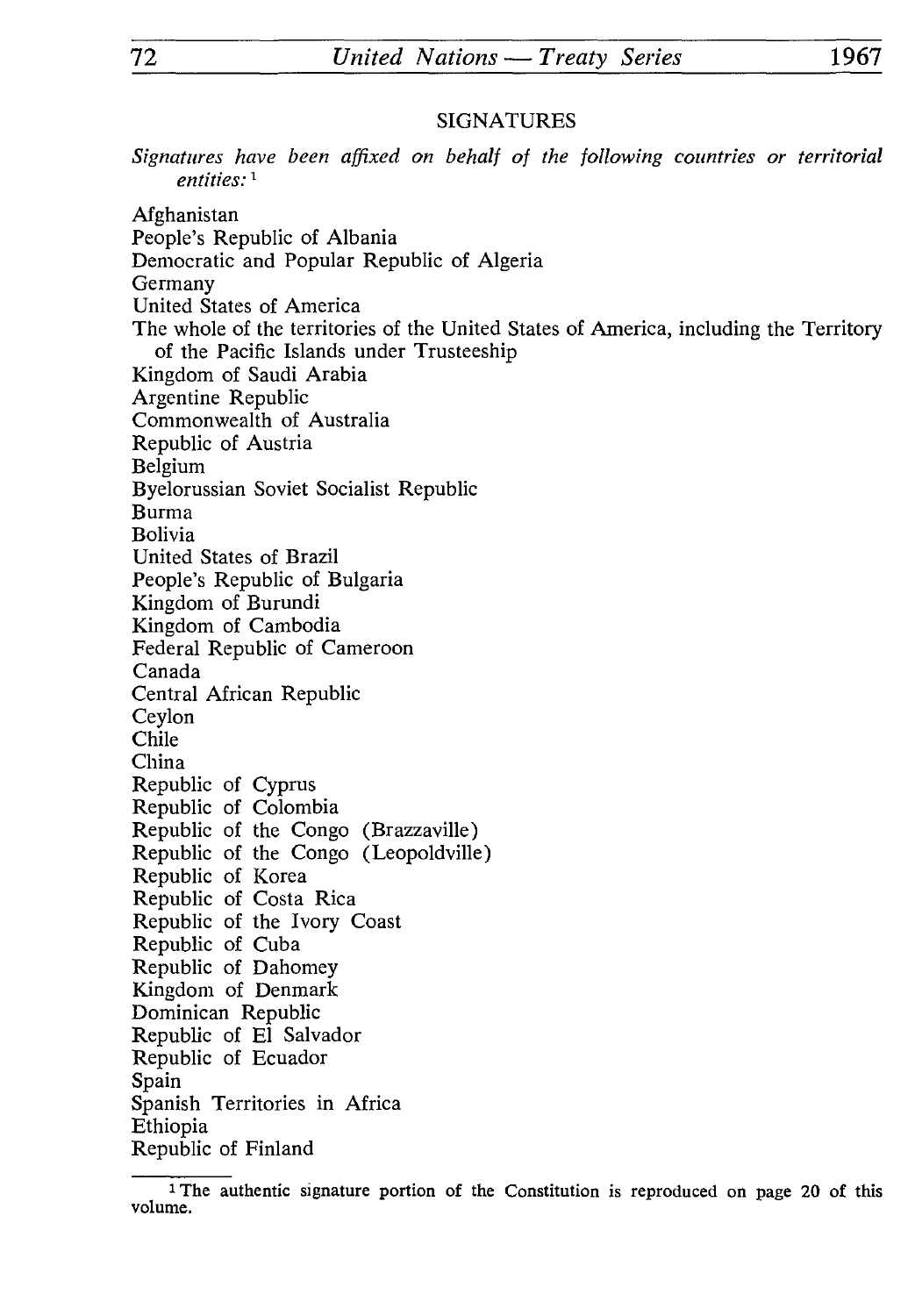French Republic The whole of the territories represented by the French Office of Overseas Posts and Telecommunications Republic of Gabon Ghana United Kingdom of Great Britain and Northern Ireland The Overseas Territories for the international relations of which the Government of the United Kingdom of Great Britain and Northern Ireland is responsible **Greece** Republic of Guatemala Republic of Guinea Republic of Haiti Republic of Upper Volta Republic of Honduras People's Republic of Hungary India Republic of Indonesia Iran Republic of Iraq Ireland Republic of Iceland Israel Italy Jamaica Japan Hashemite Kingdom of Jordan Kuwait Kingdom of Laos Republic of Lebanon Republic of Liberia Libya Principality of Liechtenstein Luxembourg Malaysia Malagasy Republic Republic of Mali Kingdom of Morocco United States of Mexico Principality of Monaco People's Republic of Mongolia Nepal Nicaragua Republic of Niger Federal Republic of Nigeria Norway New Zealand Uganda Pakistan Republic of Panama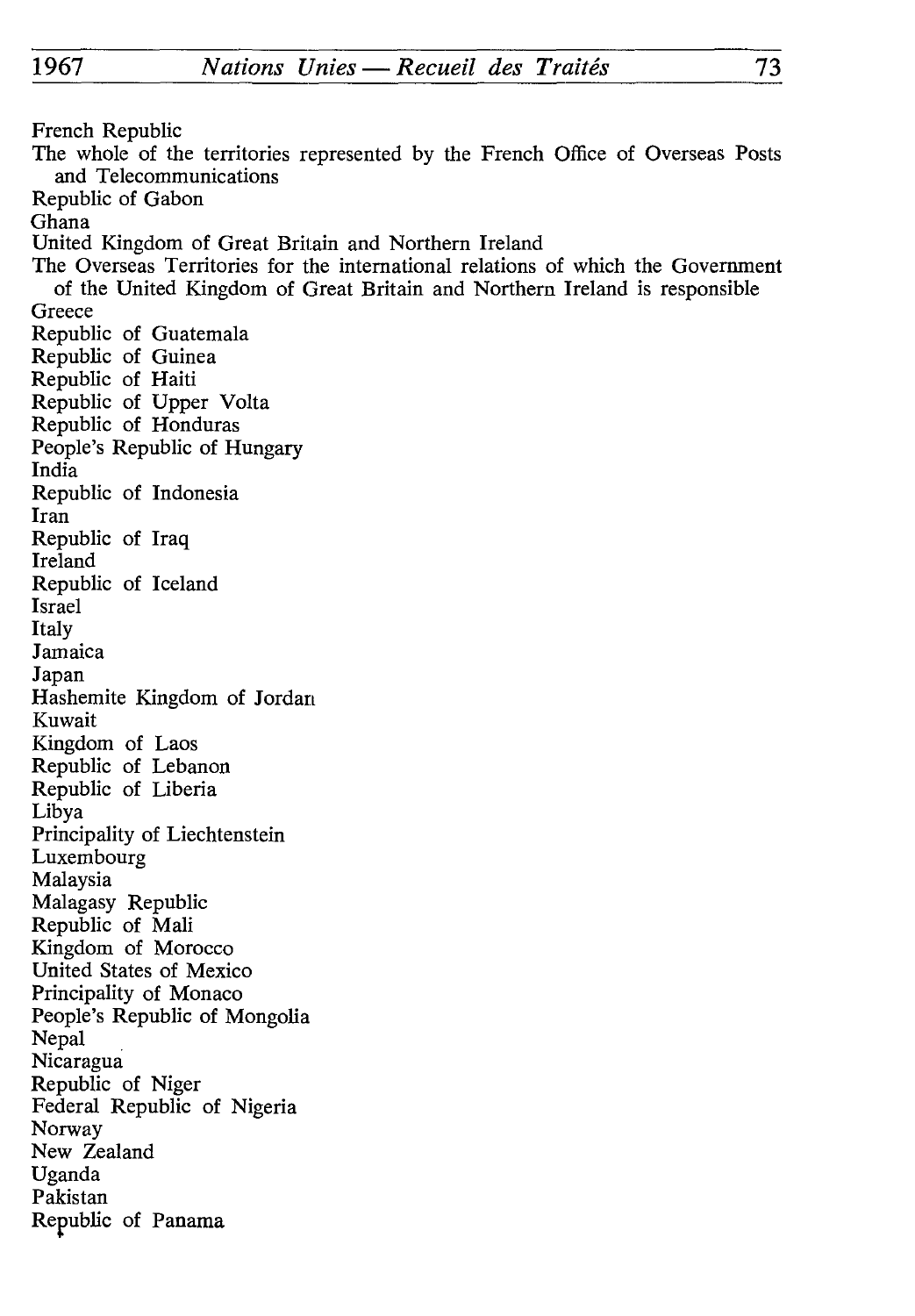Paraguay Netherlands Netherlands Antilles and Surinam Republic of Peru Republic of the Philippines People's Republic of Poland Portugal United Arab Republic People's Republic of Romania Rwandese Republic Republic of San Marino Republic of Senegal Sierra Leone Somalia Republic of the Sudan Sweden Swiss Confederation Syrian Arab Republic United Republic of Tanganyika and Zanzibar Republic of Chad Socialist Republic of Czechoslovakia Thailand Togolese Republic Trinidad and Tobago Tunisia Turkey Ukrainian Soviet Socialist Republic Union of Soviet Socialist Republics Eastern Republic of Uruguay Vatican City State Republic of Venezuela Viet-Nam Yemen Arab Republic Socialist Federal Republic of Yugoslavia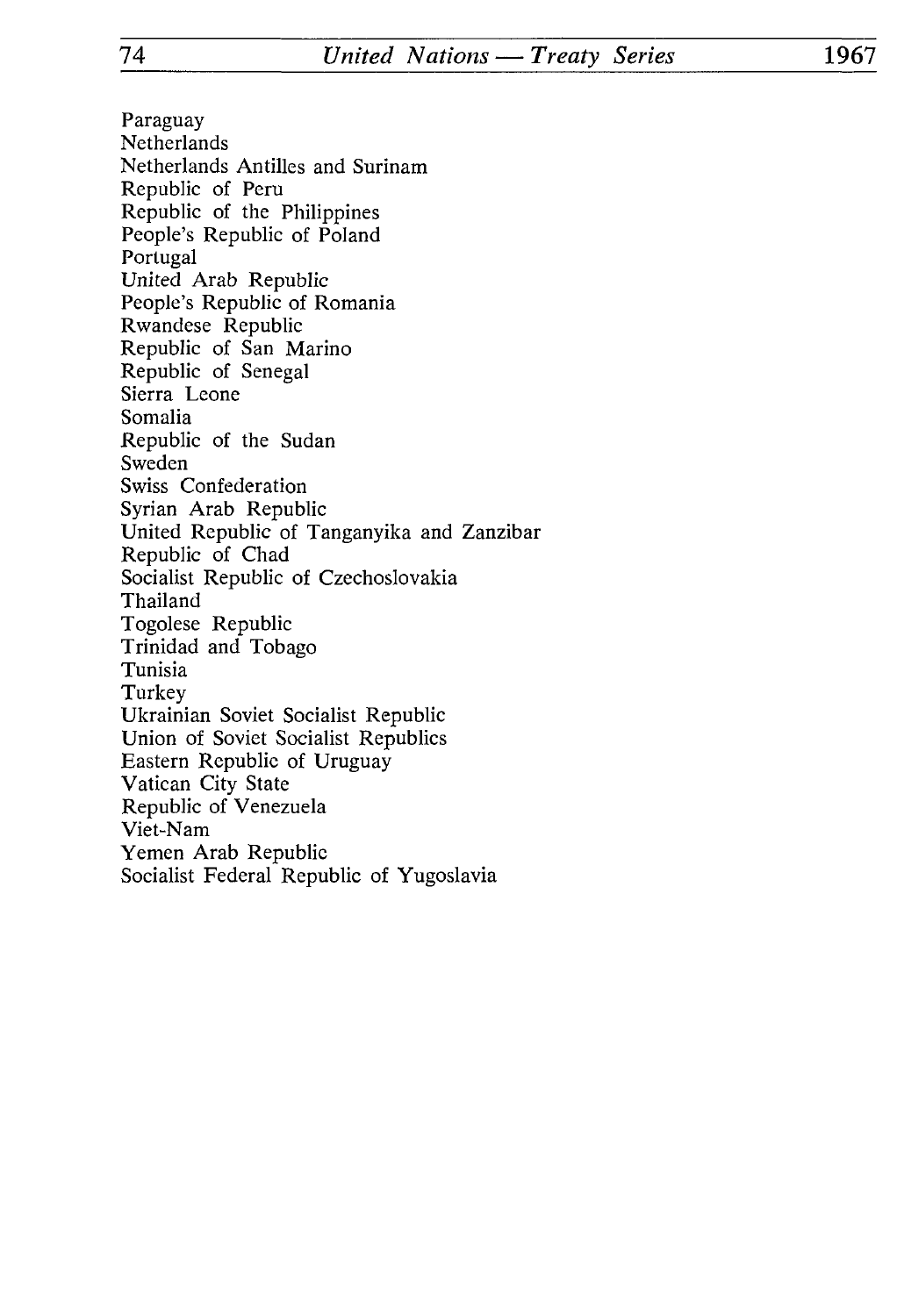# DECLARATIONS

# MADE AT THE TIME OF SIGNATURE

*On behalf of the People's Republic of Bulgaria, the Byelorussian Soviet Socialist Republic, the Republic of Cuba, the Czechoslovak Socialist Republic, the Hungarian People's Republic, the Mongolian People's Republic, the Polish People's Republic, the Romanian People's Republic, the Ukrainian Soviet Socialist Republic, the Union of Soviet Socialist Republics and the Socialist Federal Republic of Yugoslavia:*

"The arrogation by the delegation of the Federal Republic of Germany of the right to speak in the Congress on behalf of the whole of Germany is not in conformity with the true existing legal situation.

"It is common knowledge that there exist on the territory of the former German *Reich* two sovereign States—the German Democratic Republic and the Federal Republic of Germany—and West Berlin, which constitutes a self-contained political entity, and that the 'German' State no longer exists as a unit under interternational law. For that reason, the claims of the Federal Republic of Germany to sign the final Acts of the Congress on behalf of the whole of Germany are devoid of any political or legal basis or consequences. The signing of the final Acts of the Fifteenth Congress of the Universal Postal Union can be valid only in respect of the territory which is under the jurisdiction of the Federal Republic of Germany.

"Each delegation present at the Fifteenth Congress may sign the final Acts only on behalf of the State of whose full powers, found to be in good and due form and approved by the Congress, it is the bearer. As Germany is not mentioned among the Countries listed in Congrès-Doc 144 and 147, it is accordingly not permissible for any delegation to sign the final Acts on behalf of a State which does not exist."

*(Congrès-Doc 155/Add 1)*

#### II

# *On behalf of the German Delegation:*

"The German Delegation is not prepared to recognize the argument that there exists more than one sovereign State on German territory. Only the sovereign State which it represents has the right to represent the whole of Germany in the Universal Postal Congress. That is a fact which was fully recognized by the Congress of Ottawa. For those reasons, the German Delegation considers the declaration made by the USSR and associated Countries to be nugatory."

*(Congrès-Doc 167)*

# III

*On behalf of the People's Republic of Bulgaria, the Byelorussian Soviet Socialist Republic, the Republic of Cuba, the Czechoslovak Socialist Republic, the Hungarian People's Republic, the Mongolian People's Republic, the Polish*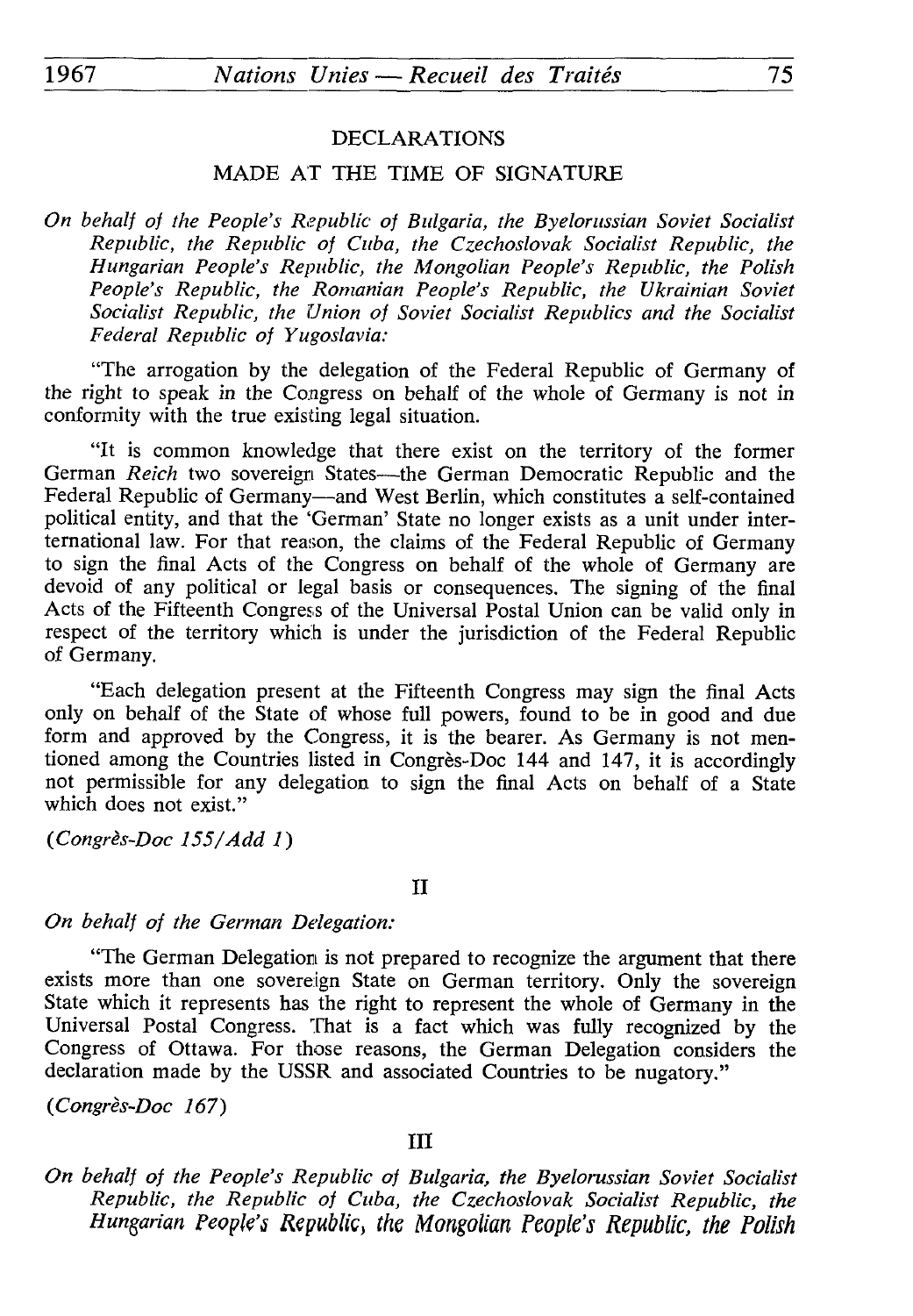*People's Republic, the Romanian People's Republic, the Ukrainian Soviet Socialist Republic, the Union of Soviet Socialist Republics and the Socialist Federal Republic of Yugoslavia:*

"1. The German Democratic Republic became a party to the 1957 Ottawa Universal Postal Convention and fulfils all the obligations deriving from its adherence to the Universal Postal Union.

"2. Consequently, the failure to invite the German Democratic Republic to the Fifteenth Universal Postal Congress is illegal.

"3. The fact that the German Democratic Republic has not been allowed to participate in the work of the Congress is not in conformity with the principle of the universality of the Universal Postal Union.

"4. Such an attitude on the part of the responsible officers of the Universal Postal Union towards the German Democratic Republic detracts from the authority of our Union."

*(Congrès-Doc 158)*

# IV

# *On behalf of the German Delegation:*

"The declaration appearing in Congrès-Doc  $158<sup>1</sup>$  is devoid of any factual basis. The so-called German Democratic Republic is not a member of the Universal Postal Union and could not, therefore, become a party to the 1957 Ottawa Universal Postal Convention. In view of the fact that, in accordance with the decision taken on 19 June 1964, the question of the denomination of Germany is no longer to be discussed, the German Delegation refrains from making any further state ments on the subject."

*(Congrès-Doc 161)*

# V

*On behalf of the People's Republic of Bulgaria, the Byelorussian Soviet Socialist Republic, the Republic of Cuba, the Czechoslovak Socialist Republic, the Hungarian People's Republic, the Mongolian People's Republic, the Polish People's Republic, the Romanian People's Republic, the Ukrainian Soviet Socialist Republic and the Union of Soviet Socialist Republics:*

"The delegations of the above-mentioned Member Countries consider illegal and unauthorized the signing of the final Acts of the Congress:

- "1. On behalf of China-by the Chiang Kai-sheks, inasmuch as the only legal representatives of China entitled to sign international Agreements on behalf of China are the representatives designated by the People's Republic of China.
- "2. On behalf of Korea and Viet-Nam-by the delegations of South Korea and South Viet-Nam, inasmuch as those delegations are not entitled to represent the whole of Korea or the whole of Viet-Nam."

*(Congrès-Doc 155/Add)*

<sup>1</sup> See III above.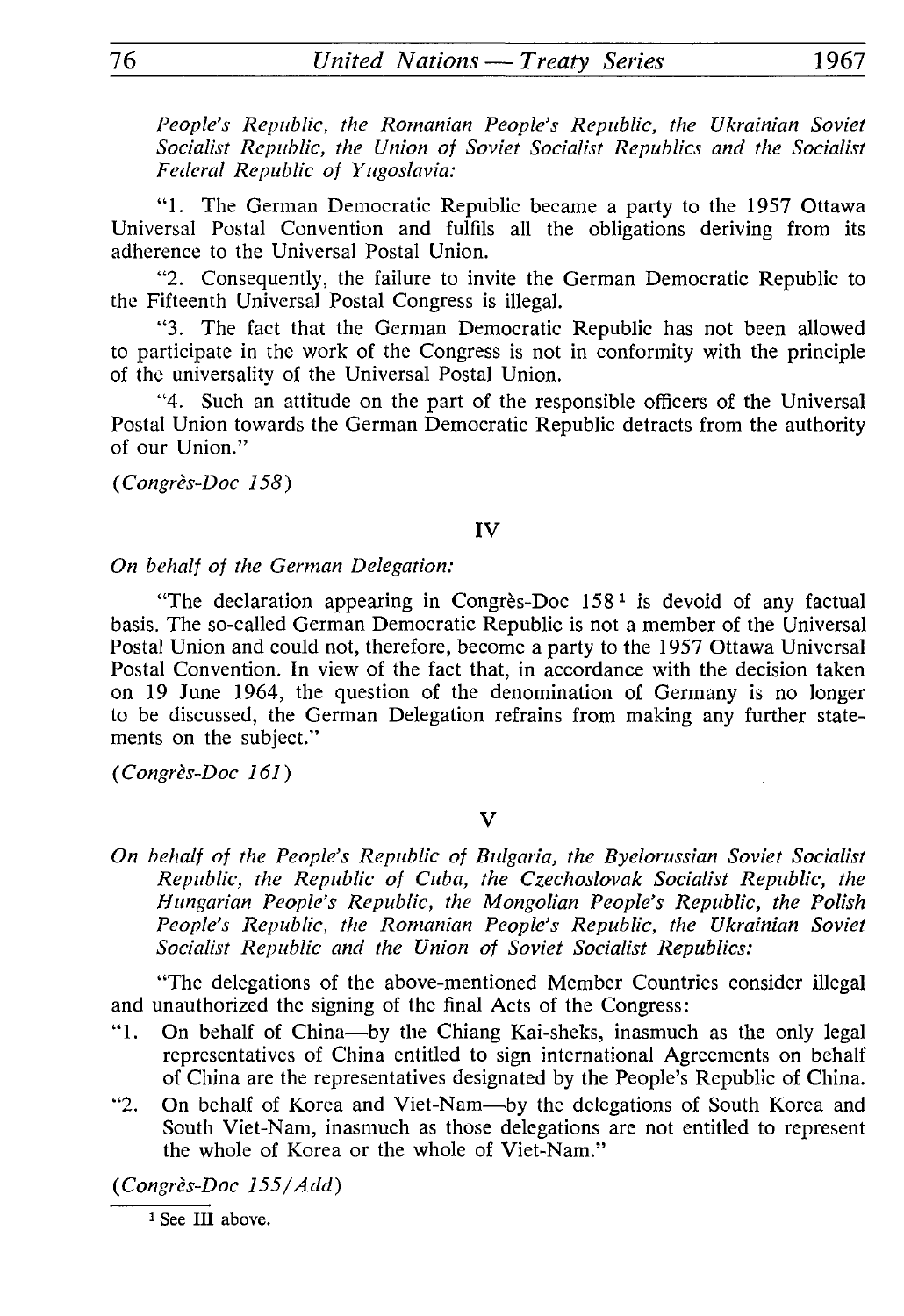## VI

# *On behalf of the Republic of China:*

"The delegation of the Republic of China to the Fifteenth Congress of the Universal Postal Union is the only lawful representation of China recognized as such by the said Congress.

All statements or reservations which have been or may be made by certain Member Countries of the Union and which are incompatible with the position of the Chinese delegation as stated above are illegal and therefore null and void."

*(Congrès-Doc 155)*

# VII

*On behalf of the Republic of Korea:*

"On 12 December 1948, at the third session of the General Assembly, the United Nations declared that the Government of the Republic of Korea is the only lawful Government of Korea (resolution 195 (III) ).

"In conformity with the aforementioned resolution of the United Nations, the Constitution of the Republic of Korea was formulated in such a way as to cover the Korean peninsula in its entirety, and it is superfluous to state that the Government of the Republic of Korea lawfully and genuinely represents the entire Korean people and their interests.

"On behalf of the Government of the Republic of Korea and on behalf of the entire Korean people, the delegation of Korea declares that:

'The reservations made by Soviet Russia and associated Countries, in respect of the representation of the delegation of Korea, will be considered absolutely illegal, invalid and incompatible with the status of the abovementioned delegation'."

*(Congrès-Doc 165)*

#### VIII

*On behalf of the Republic of Viet-Nam:*

"All such reservations as might be made by certain countries on the subject of its representation on behalf of the whole of Viet-Nam are considered null and void."

*(Congrès-Doc 155)*

# IX

*On behalf of the Democratic and Popular Republic of Algeria, the Republic of Iraq, the Hashemite Kingdom of Jordan, Kuwait, Lebanon, the Kingdom of Libya, the Kingdom of Morocco, Pakistan, the Kingdom of Saudi Arabia, the Republic of the Sudan, the Syrian Arab Republic, Tunisia, the United Arab Republic and the Yemen Arab Republic:*

"The delegations of the above Countries declare that their signing of the Constitution, Convention and Agreements of the Universal Postal Union (1964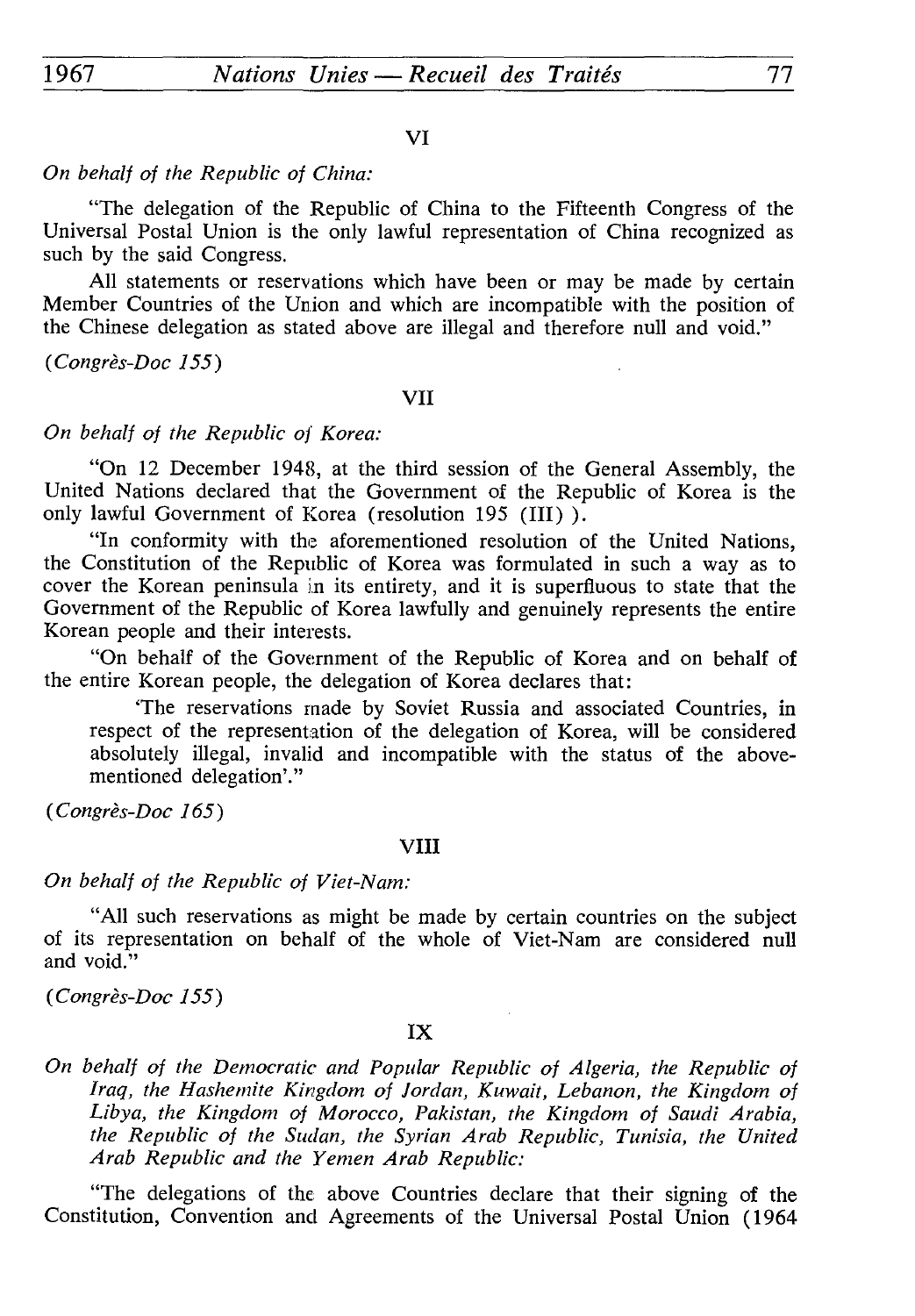Congress of Vienna) and any subsequent ratification of those Acts by their respective Governments are not valid vis-à-vis the member listed under the name of Israel and in no way imply recognition of it."

*(Congrès-Doc 155)*

X

#### *On behalf of Israel:*

"The delegation of Israel to the Fifteenth Congress of the Universal Postal Union rejects all declarations or reservations made by certain Member Countries of the Union as incompatible with the status of the State of Israel as a Member of the United Nations and of UPU. It considers them illegal and therefore null and void."

*(Congrès-Doc 168)*

## XI

*On behalf of the Republic of Guatemala:*

"Guatemala reserves the inalienable rights of its Country in the territory of Belize."

*(Congrès-Doc 155)*

# XII

#### *On behalf of the United Kingdom of Great Britain and Northern Ireland:*

"The United Kingdom of Great Britain and Northern Ireland does not accept the reservation of Guatemala purporting to contest Her Majesty's sovereignty over British Honduras."

*(Congrès-Doc 155/Add)*

#### XIII

*On behalf of the Republic of the Philippines:*

"The Philippines is still abstaining from recognizing the new State of Malaysia, pending, *inter alia,* satisfaction of its fully justified and legitimate claim concerning Sabah (North Borneo), one of the territories to which Malaysia proposes to apply the provisions of the Universal Postal Convention. Consequently, the Philippines cannot recognize the validity of the representation of Malaysia in the Universal Postal Union, much less the possibility of applying the Convention in the territory of Sabah."

*(Congrès-Doc 160)*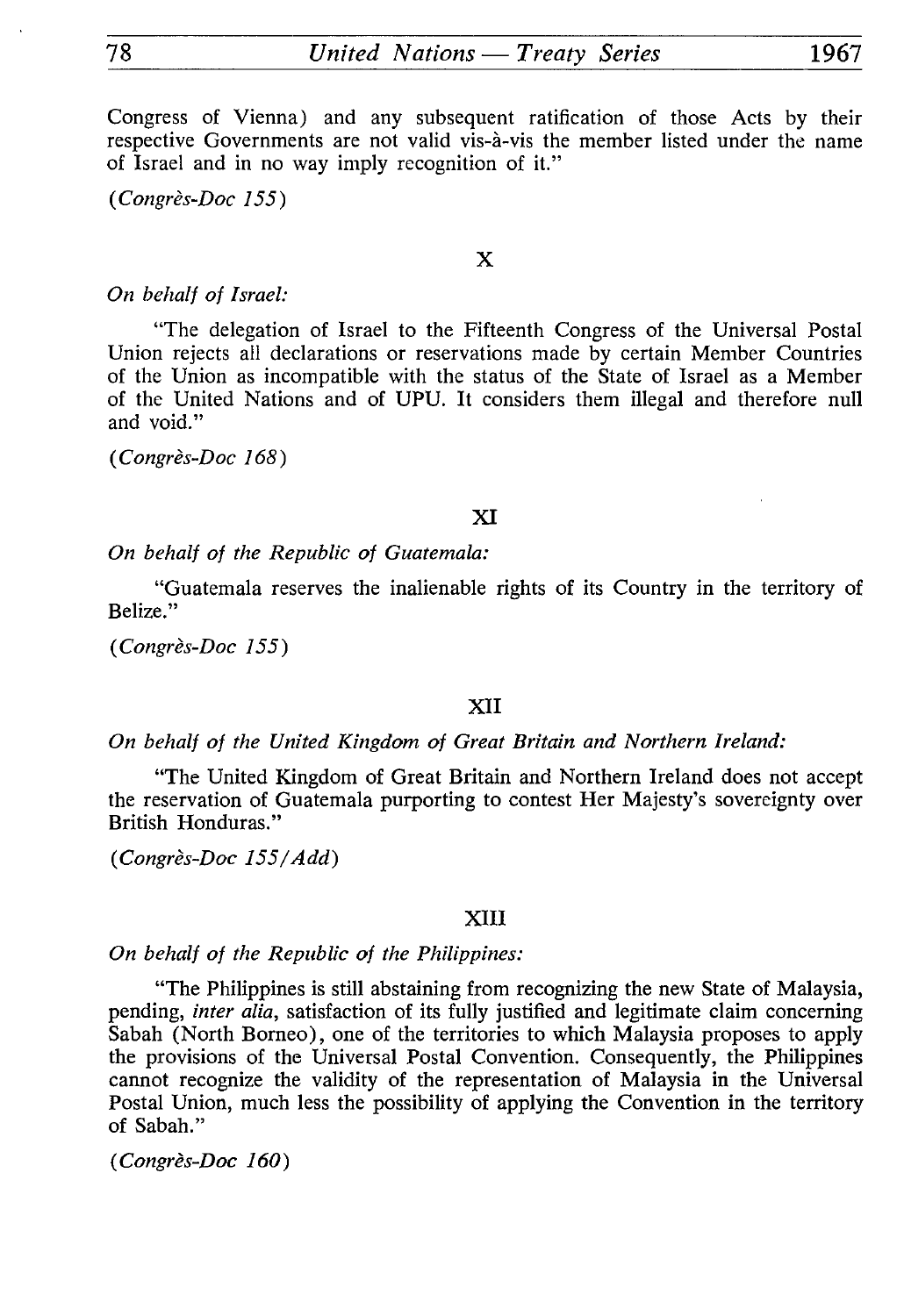# XIV

# *On behalf of Malaysia:*

"Malaysia cannot recognize the reservation made by the Philippines con testing Malaysia's sovereignty over Sabah (North Borneo) and the validity of legal representation for Sabah (North Borneo) by Malaysia in the Universal Postal Union."

*(Congrès-Doc 164)*

## XV

# *On behalf of the Republic of Indonesia:*

"Inasmuch as the Indonesian Government does not recognize the new State of 'Malaysia', the Indonesian delegation makes a reservation with regard to the validity of the signing of the Acts of the Universal Postal Union by the 'Malaysian' delegation."

*(Congrès-Doc 166)*

# XVI

#### *On behalf of Malaysia:*

"The Malaysian delegation does not accept the groundless allegations made by the Indonesian delegation with regard to the validity of the signing of the Acts of the Universal Postal Union for the following reasons:

"Constitutionally, Malaysia and the Federation of Malaya founded in 1957 are one and the same international entity. In accordance with the terms of the Federation of Malaya Agreement, 1957, concluded between Her Majesty the Queen (of the United Kingdom) of Great Britain and Their Highnesses the Rulers of the nine Malay States, a Federation of those States and of the former United Kingdom colonies of Malacca and Penang was formed under a Constitution which was annexed to the Agreement.

"That Constitution stipulated:

- $\mathfrak{m}(a)$  That the Federation should be known by the name of Persekutuan Tanah Melayu (in English the Federation of Malaya);
- *"(b)* That the States of the Federation were Johore, Kedah, Kelantan, Negri Sembilan, Pahang, Perak, Perlis, Selangor and Trengganu (formerly known as the Malay States) and Malacca and Penang (formerly known as the Settlements of Malacca and Penang);
- " $(c)$  That the Constitution, including article 1, might be amended by Act of Parliament of the Federation;
- $((d)$  That Parliament might by law admit other States to the Federation.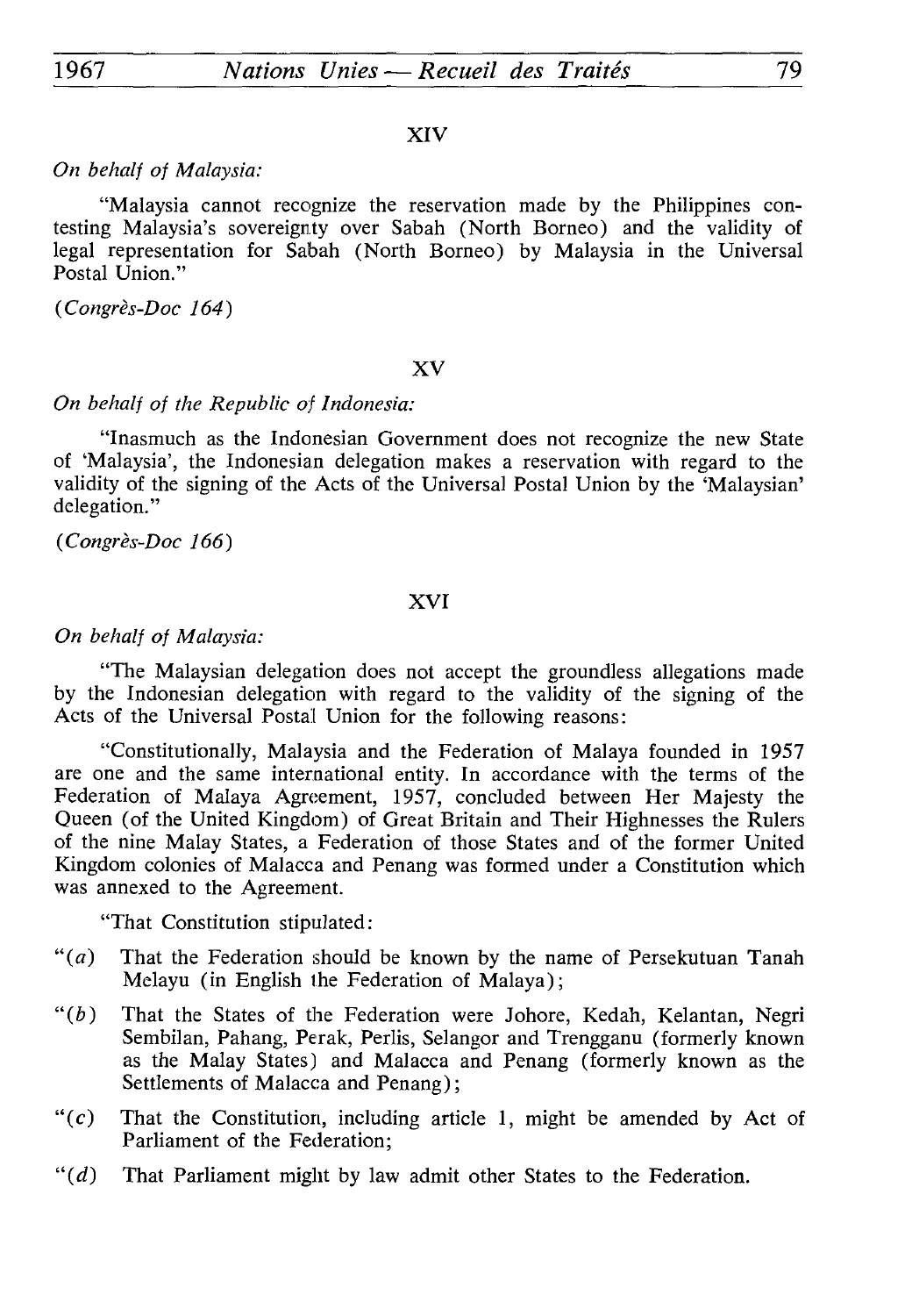"The Malaysia Act, 1963:

- *"(a)* Changed the name of the Federation to 'Malaysia';
- $"(b)$  Admitted to the Federation the States of Sabah, Sarawak and Singapore;
- " $(c)$  Amended the Constitution in connexion with the admission of the new States as a consequence of their admission.

"It follows from the foregoing that, from the constitutional aspect, no new State has been created but the same State has continued in an enlarged form under the name 'Malaysia'. There has been neither a break in the continuity of the existence of the State nor an extinction of the State in any way. The same written Constitution continues to govern the entire nation. In addition, there has been no change of government."

*(Congres-Doc 169)* 

Vienna, 10 July 1964.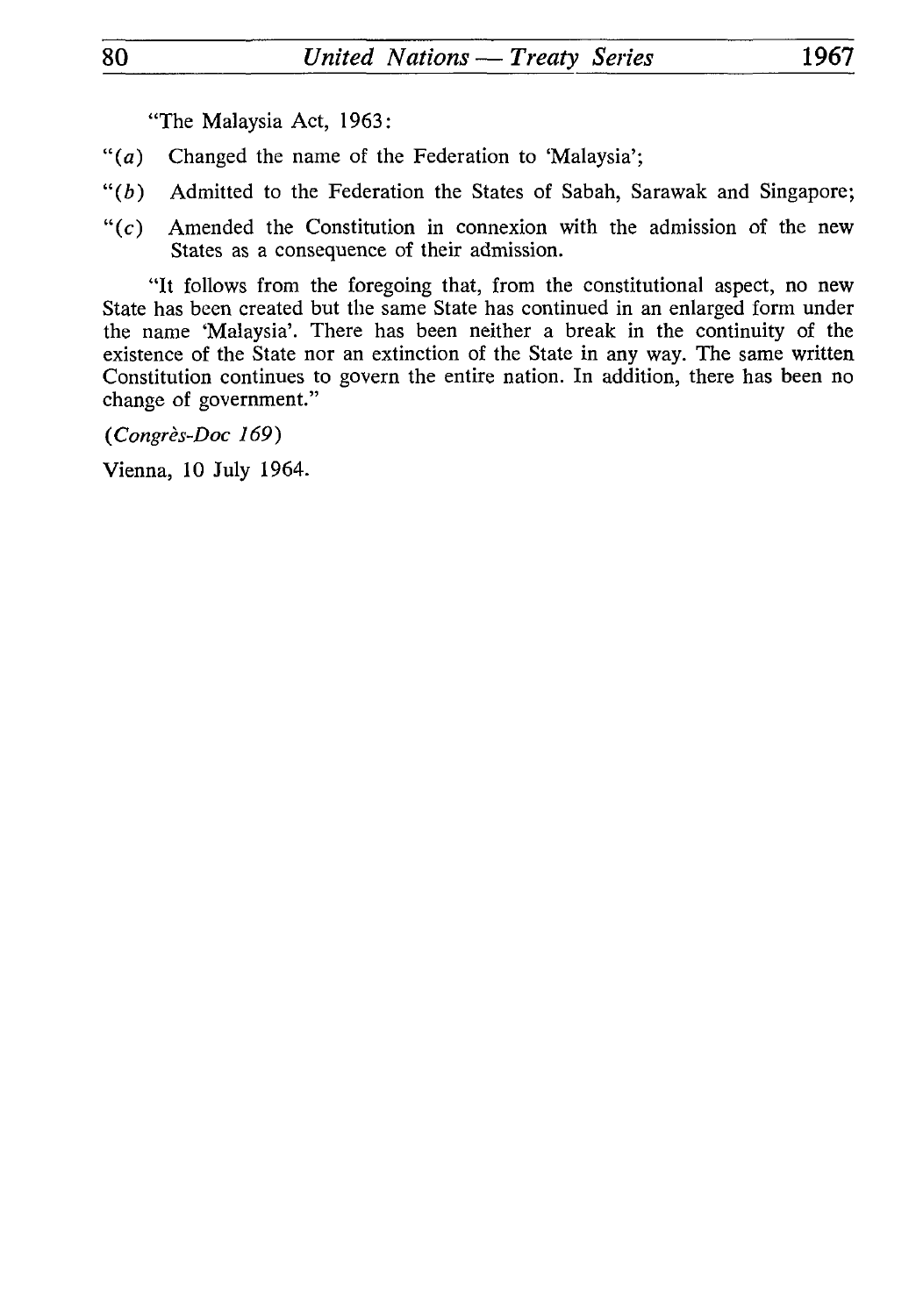# FINAL PROTOCOL TO THE CONSTITUTION OF THE UNIVERSAL POSTAL UNION

At the moment of proceeding to signature of the Constitution of the Universal Postal Union concluded this day, the undersigned Plenipotentiaries have agreed the following:

# SOLE ARTICLE

#### **Accession to the Constitution**

Member Countries of the Union which have not signed the Constitution may accede to it at any time. Instruments of accession shall be addressed through diplomatic channels to the Government of the Country in which the seat of the Union is situated and by that Government to the Governments of the Member Countries of the Union.

In witness whereof, the undermentioned Plenipotentiaries have drawn up this Protocol, which shall have the same force and the same validity as if its provisions were inserted in the text of the Constitution itself, and they have signed it in a single original which shall be deposited in the Archives of the Government of the Country in which the seat of the Union is situated. A copy thereof shall be delivered to each Party by the Government of the Country in which Congress is held.

Done at Vienna, the 10th of July, 1964.

# SIGNATURES

*(The same as for the Constitution; see above.)*

# *ANNEX*

# AGREEMENTS BETWEEN THE UNITED NATIONS AND THE UNIVERSAL POSTAL UNION

[The Agreements annexed to the Universal Postal Convention in pursuance of the provisions of article 21 of the said Convention are not repro*duced herein.* See United Nations, *Treaty Series,* Vol. 19, p. 219, and Vol. 43, p. 344.]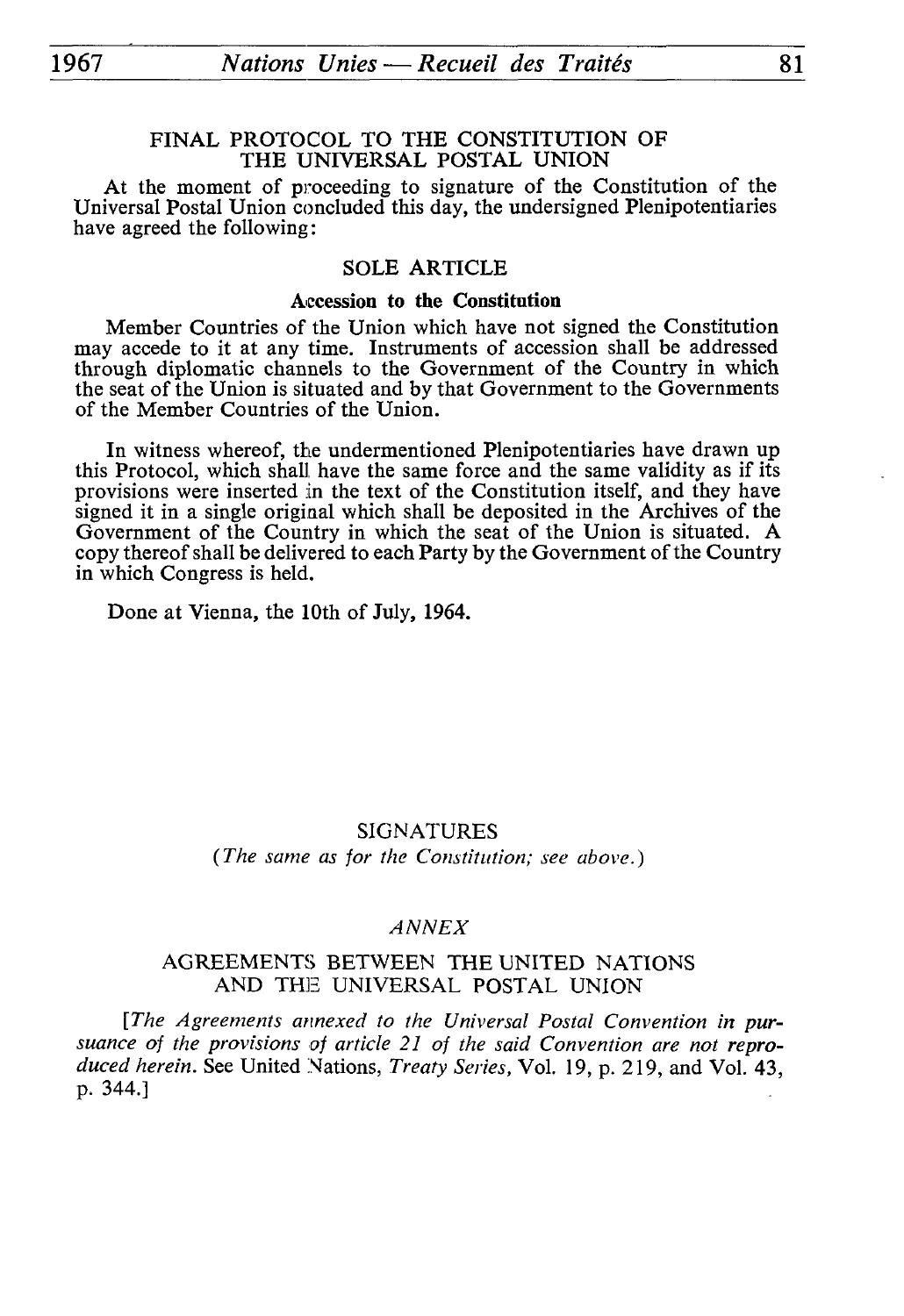# **GENERAL REGULATIONS <sup>1</sup> OF THE UNIVERSAL POSTAL UNION**

The undersigned, Plenipotentiaries of the Governments of Member-Countries of the Union, having regard to Article 22, § 2, of the Constitution of the Universal Postal Union? have by common agreement drawn up in these General Regulations the following provisions securing the application of the said Constitution and the functioning of the Union.

# **Chapter I <sup>3</sup>**

# FUNCTIONING OF THE ORGANS OF THE UNION

#### ARTICLE 101

# **The organisation and convening of Congresses, Extraordinary Congresses, Administrative Conferences and Special Committees**

1. The representatives of Member Countries shall meet in Congress not later than five years after the date on which the Acts of the preceding Congress come into operation.

2. Each Member Country shall arrange for its representation at Congress by one or more plenipotentiaries furnished by their Government with the necessary powers. It may, if need be, arrange to be represented by the delega tion of another Member Country. Nevertheless it is understood that a delega tion may represent only one Member Country other than its own.

3. In debates, each Country shall be entitled to one vote.

4. In principle, each Congress shall designate the Country in which the next Congress is to be held. If that designation proves inapplicable or in operative it falls to the Executive Council to designate the Country where Congress is to meet, after consultation with the latter Country.

5. After consultation with the International Bureau, the host Government shall fix the definitive date and the precise locality of Congress. In principle one year before that date the host Government shall send an invitation to the Government of each Member Country of the Union. This invitation may be sent direct or through the intermediary of another Government or through the Director General of the International Bureau. The host Government shall also be responsible for notifying the decisions taken by Congress to all the Governments of Member Countries.

6. When a Congress has to be convened without a host Government, the International Bureau, with the agreement of the Executive Council and after consultation with the Government of the Swiss Confederation, shall take the necessary steps to convene and organise the Congress in the Country in which the seat of the Union is situated. In this event the International Bureau shall perform the functions of the host Government.

7. The meeting place of an Extraordinary Congress shall be fixed, after consultation with the International Bureau, by the Member Countries which have taken the initiative in convening that Congress.

8. Paragraphs 2 to 6 are applicable by analogy to Extraordinary Congresses.

9. The meeting-place of an Administrative Conference shall be fixed, after consultation with the International Bureau, by the Postal Administrations which have initiated the Conference. The notices of convocation shall be sent out by the Postal Administration of the Country in which the Conference is to be held.

<sup>1</sup> Put into effect on 1 January 1966, in accordance with article 129. See after the Final Protocol to the General Regulations for the list of States which ratified, approved, or acceded.

<sup>&</sup>lt;sup>2</sup> See above.

<sup>3</sup> The Congress, by its resolution C22, decided that those provisions relating to the Executive Council and the Management Council of the Consultative Committee for Postal Studies would take effect immediately.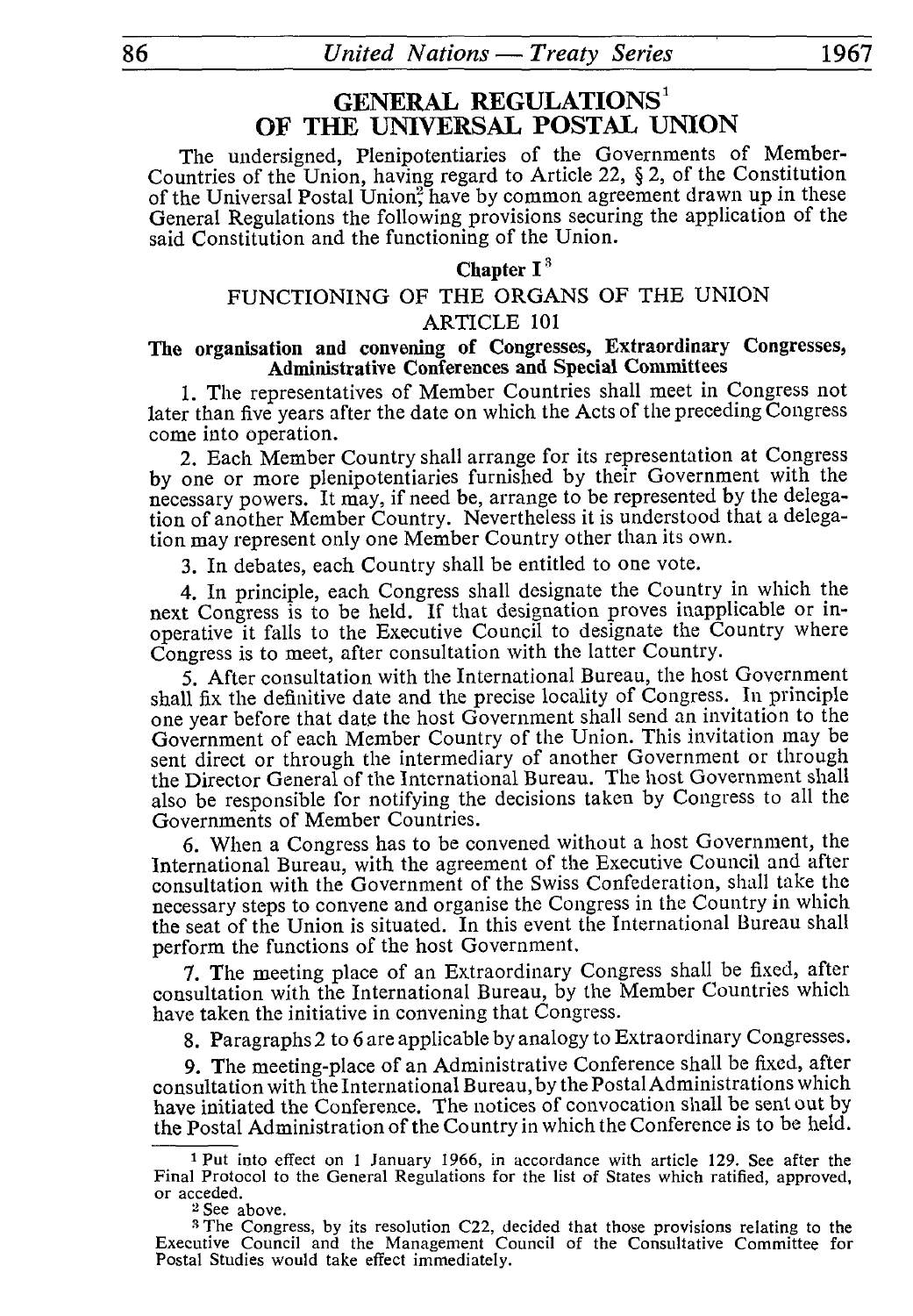1967\_\_\_\_\_\_*Nations Unies — Recueil des Traités*\_\_\_\_\_\_\_\_\_87

10. Special Committees shall be convened by the International Bureau after consultation, where appropriate, with the Postal Administration of the Member Country in which these Special Committees are to meet.

## ARTICLE 102

# Composition, functioning and meetings of the Executive Council

1. The Executive Council shall consist of twenty-seven members who exercise their functions during the period between two successive Congresses.

2. The members of the Executive Council shall be appointed by Congress on the basis of an equitable geographical distribution.  $\overline{A}$ t least a half of the membership shall be renewed at each Congress : no member may be chosen by three Congresses in succession.

3. The representative of each of the members of the Executive Council shall be appointed by the Postal Administration of his country. This representative must be a qualified official of the Postal Administration.

4. The office of member of the Executive Council is unpaid. The working expenses of this Council are borne by the Union.

5. The functions of the Executive Council shall be as follows :

- *a)* to maintain the closest contact with the Postal Administrations of Member-Countries with a view to improving the international postal service ;
- *b)* to promote the development of postal technical assistance within the framework of international technical co-operation;
- c) to study administrative, legislative and juridical problems concerning the international postal service and communicate the results of such studies to Postal Administrations;
- *d*) to designate the Country where the next Congress is to be held in the circumstances provided for in Article 101, paragraph 4;
- *e)* to submit subjects for study to the Management Council of the Consultative Committee for Postal Studies for examination in accord ance with Article 104, paragraph 3;
- *f)* to examine the annual report prepared by the Management Council of the Consultative Committee for Postal Studies and, if necessary, the proposals submitted by the Council ;
- *g)* to make such contacts as may be useful with the United Nations, its Councils and its Committees, and with the specialised agencies and other international bodies, for the purpose of making studies and preparing reports to be submitted for approval to the Postal Ad ministrations of Member Countries; to send, as occasion arises, rep resentatives of the Union to take part on its behalf in the meetings of these international bodies; to designate in due time the intergovernmental international organisations which should be invited to be represented at a Congress and to charge the Director General of the International Bureau to send the necessary invitations;
- *h)* to formulate, as necessary, proposals to be submitted for the approval either of Postal Administrations of Member Countries under Article 31, paragraph 1 of the Constitution and Article 120 of these Regula tions, or of Congress when these proposals concern studies entrusted by Congress to the Executive Council or when they arise out of the Executive Council's own activities as defined in this Article;
- $i)$  to examine, at the request of the Postal Administration of a Member Country, any proposal which that Administration forwards to the International Bureau under Article 119, to prepare observations on it and to charge the International Bureau to annex these observations to the proposal before submitting it for approval to the Postal Admini strations of Member Countries;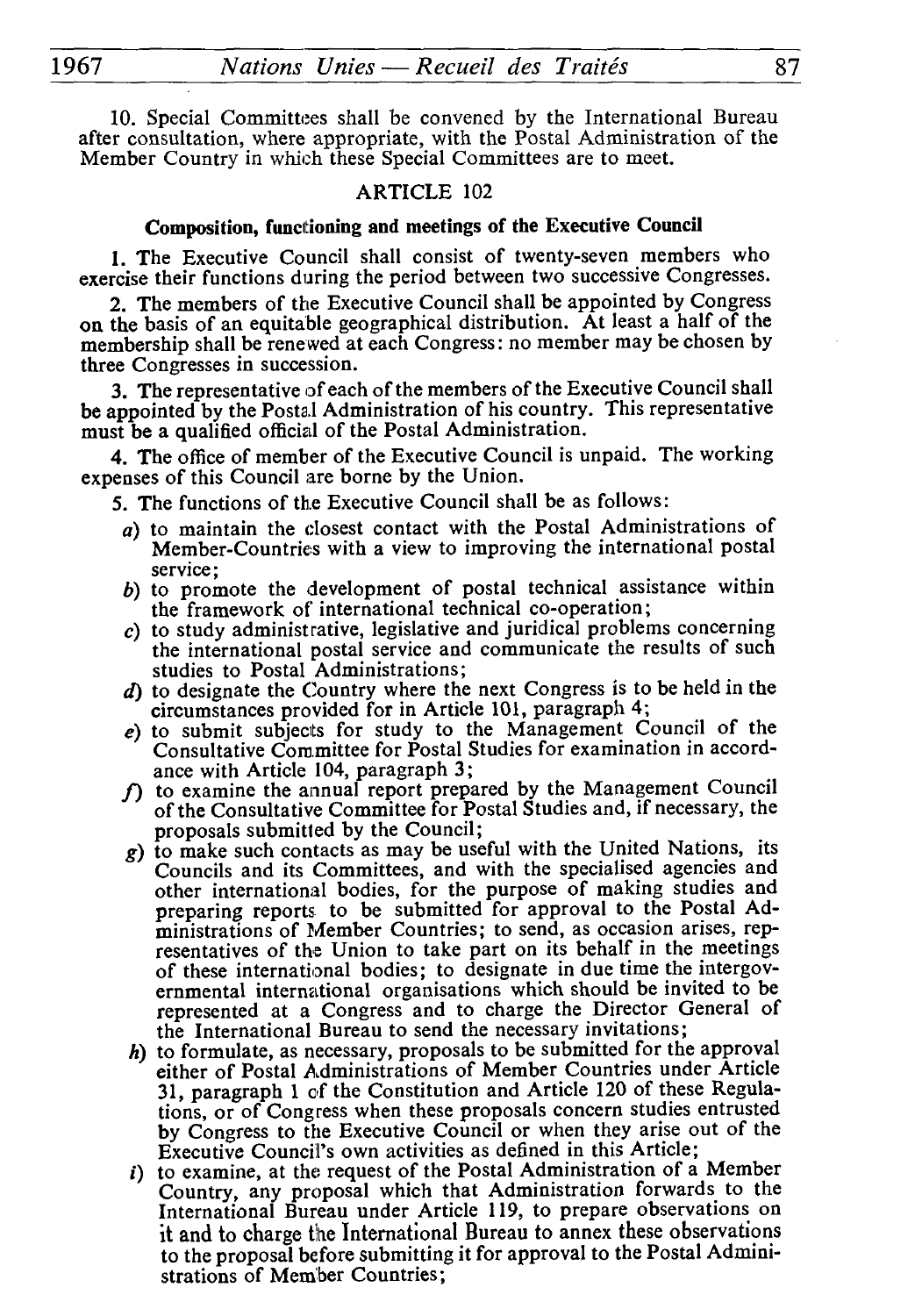- *j)* within the framework of the General Regulations:
	- (i) to ensure control of the activities of the International Bureau, whose Director General it appoints when the need arises and on the proposal of the Government of the Swiss Confederation;
	- (ii) to approve, on the proposal of the Director General of the International Bureau, the appointments of "hors classe" officials and of officials of the 1 st, 2nd and 3rd salary classes, after examining the professional qualifications of the candidates sponsored by Postal Administrations of Member countries, taking into account an equitable geographical distribution in respect of continents and lan guages together with all other relevant considerations, due weight being given to the Bureau's internal promotion arrangements;
	- (iii) to approve the annual report on the activities of the Union prepared by the International Bureau and, where appropriate, to furnish observations on it;
	- (iv) to recommend the Supervisory Authority, if circumstances so require to authorise the ceiling of ordinary expenditure to be exceeded.

6. In appointing the Director General and approving the appointments of "hors classe" officials, the Executive Council shall take into account that in principle the persons occupying these posts should be nationals of different Member Countries of the Union.

7. At its first meeting, which is convened by the Chairman of the last Congress, the Executive Council shall elect a Chairman and four Vice-Chairmen from among its members and draw up its internal rules of procedure. The Director General of the International Bureau shall act as Secretary General of the Executive Council and shall take part in the debates without the right to vote.

8. On convocation by its Chairman, the Executive Council meets, in principle once a year, at the seat of the Union. The International Bureau prepares the work of the Executive Council and sends all the documents of each meeting to the Postal Administrations of members of the Executive Council, to the Restricted Unions and to other Postal Administrations of Member Countries who ask for them.

9. The representative of each of the members of the Executive Council shall be entitled to the reimbursement of the cost of a 1st class return ticket for travel by air, sea or land.

10. The Postal Administration of the Country in which the Executive Council meets shall be invited to take part in the meetings in the capacity of observer, if that Country is not a member of the Executive Council.

11. The Executive Council may invite any representative of an international body or any other qualified person whom it wishes to associate with its work to take part in its meetings, without the right to vote. It may also invite, under the same conditions, the representatives of one or more Postal Admini strations of Member-Countries concerned with questions on its agenda.

#### ARTICLE 103

# Reports on the activities of the Executive Council

1. The Executive Council shall send Postal Administrations an analytical report, for information, at the end of each of its meetings.

2. The Executive Council shall render a comprehensive report on its activities to Congress and send it to Postal Administrations at least two months before the opening of Congress.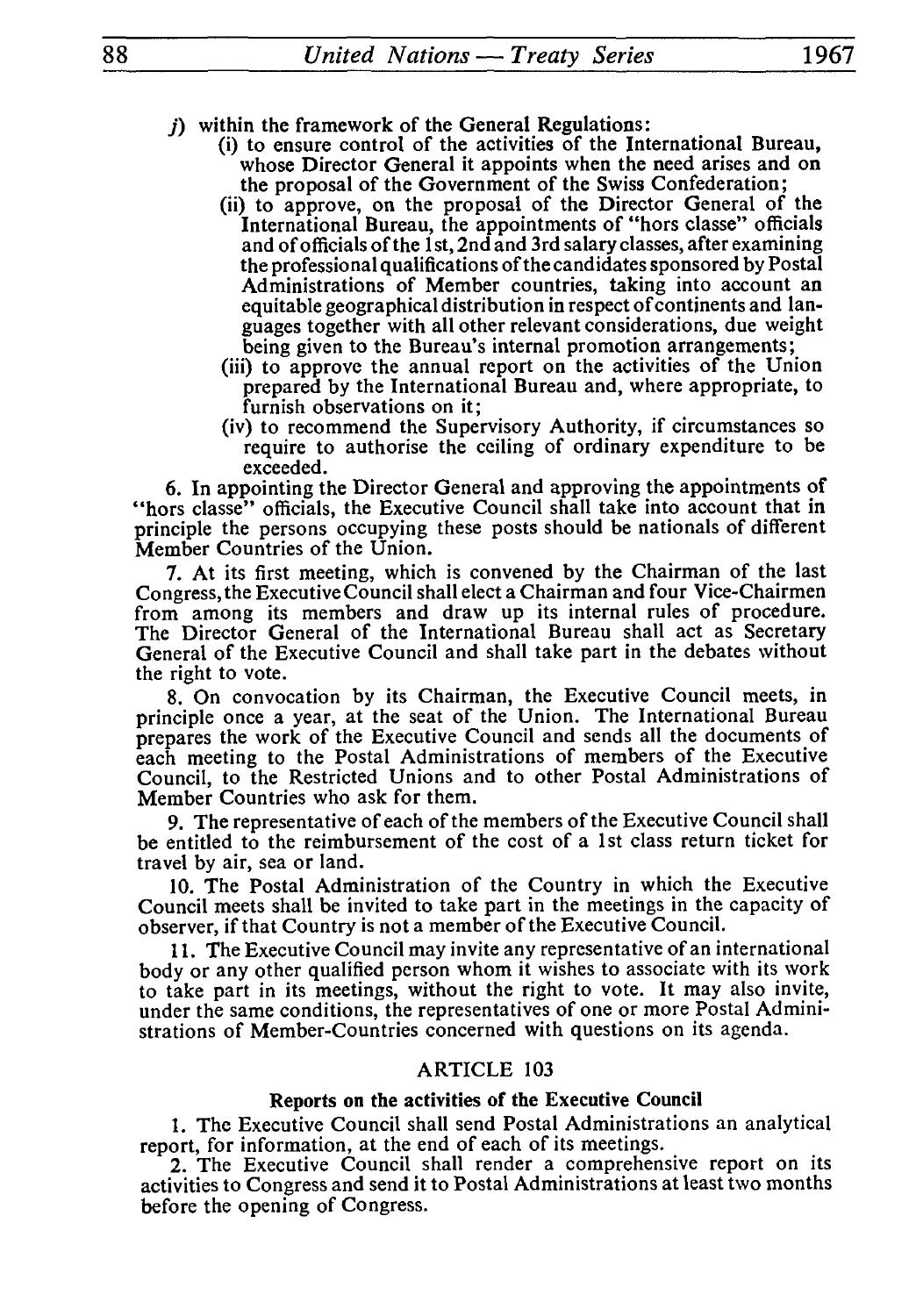# Organisation and meetings of the Consultative Committee for Postal Studies

1. Member Countries of the Union shall be, as of right, members of the Consultative Committee for Postal Studies.

2. Congress shall elect a Management Council of twenty-six members charged, between Congresses, to direct, inspire and co-ordinate the work of the Committee.

3. Congress shall examine and adopt the programme of work of the Com mittee. Between Congresses the Executive Council may also submit subjects for study to the Management Council. Member Countries wishing, between Congresses, to propose the study of a particular question, shall make their request to the Chairman of the Management Council.

4. The Committee meets at the places and dates fixed for Congresses. It functions there as a Committee of Congress for the examination of the questions defined in paragraph 6.

5. Between Congresses a meeting of the Committee may be convened at the instance of the Chairman of the Management Council, after consultation with the Chairman of the Executive Council and the Director General of the International Bureau, on the request or with the consent of at least two thirds of the members of the Committee.

6. The functions of the Committee during Congress shall be the following:

- *a)* to examine the work carried out by the Management Council between Congresses ;
- *b)* to examine and approve the comprehensive report prepared by the Management Council for submission to Congress, annexing to it any comments it may have thereon ;
- *c)* to examine the Management Council's proposals on the future tasks to be undertaken and to draw up the draft programme for submission to Congress ;
- *d)* to submit to Congress a list of the Member Countries which have asked to take part in the new Management Council to be elected ;

*e)* to study all other questions which are assigned to it by Congress.

7. The working expenses of the Committee shall be borne by the Union.

8. The members of the Committee and of its organs shall receive no payment for the work they do. The cost of travel and subsistence of rep resentatives of Administrations taking part in the work of the Committee and its organs shall be borne by those Administrations.

#### ARTICLE 105

#### Management Council of the Consultative Committee for Postal Studies

1. The period of office of the Management Council corresponds to the interval between two Congresses.

2. The representative of each of the members of the Management Council shall be appointed by the Postal Administration of his Country. This rep resentative must be a qualified official of the Postal Administration.

3. The Management Council meets in principle every year: the place and date of the meeting shall be fixed by its Chairman, in agreement with the Chairman of the Executive Council and the Director General of the International Bureau.

4. At its first meeting, which is convened and opened by the Chairman of Congress, the Management Council shall choose from among its members a Chairman and three Vice-Chairmen.

5. The Chairman and the three Vice-Chairmen of the Management Council form the Steering Committee of the Council. The Steering Committee pre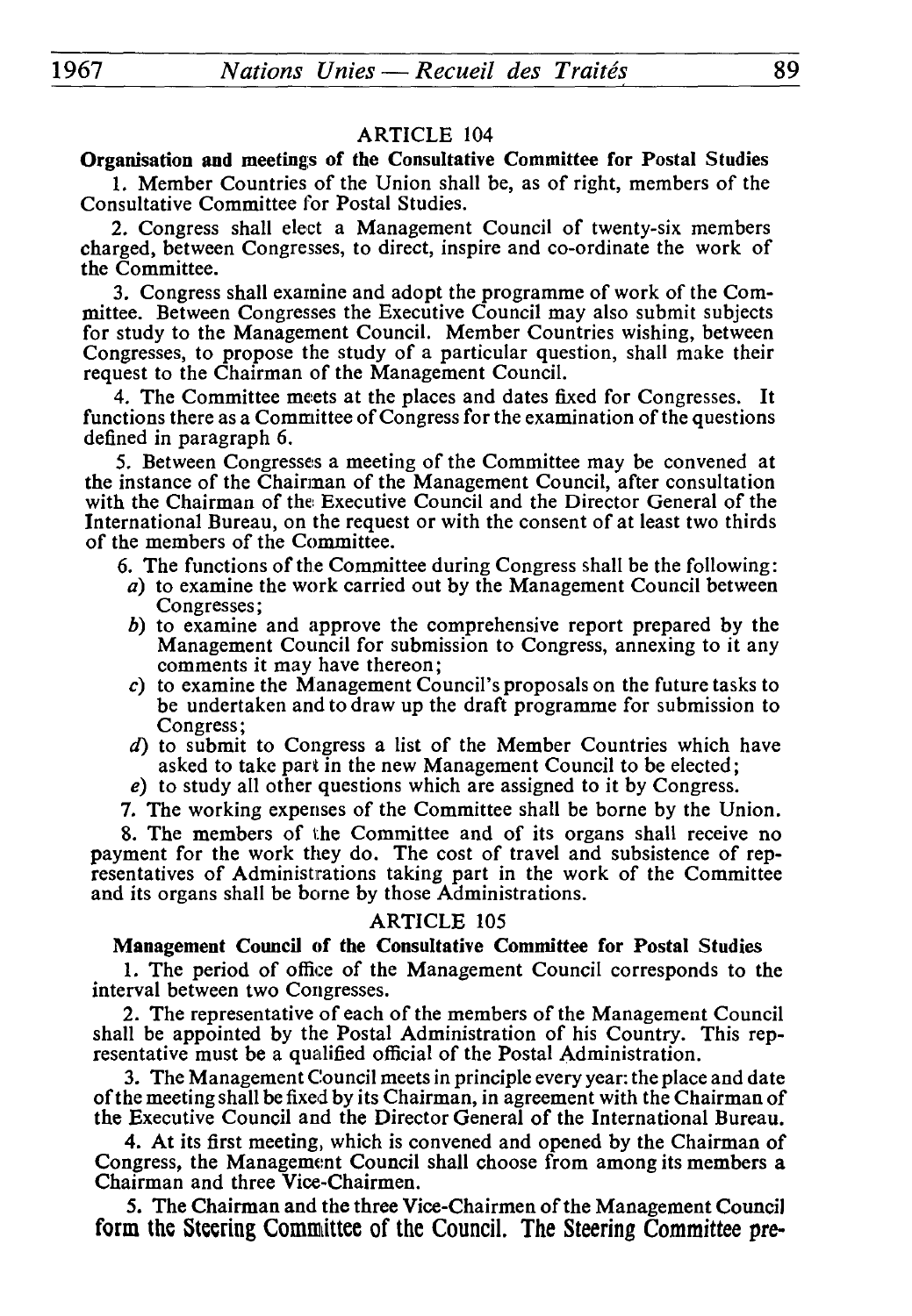pares and directs the work of each meeting of the Management Council and assumes all the tasks which the Management Council decides to remit to it.

6. The Management Council shall draw up its rules of procedure.

7. The tasks of the Management Council shall be shared out between three specialised sections:

- a) Technical Section
- *b)* Operational Section
- c) Economic Section

whose particular responsibilities are:

- (i) to organise the study of the most important technical, operational and economic problems which are of interest to Postal Admini strations of all Member Countries of the Union and to prepare information and opinions on them;
- (ii) to take the necessary steps to study and make known the experi ments and progress made by certain countries in the technical, operational and economic fields of the postal services;
- (iii) to study the current situation and the needs of the postal services in the new and developing Countries and to prepare appropriate recommendations on ways and means of improving the postal services in those Countries ;
- (iv) to take appropriate steps, in consultation with the Executive Council, in the sphere of technical co-operation with all Member Countries of the Union and in particular with the new and developing Countries.

8. Each Vice-Chairman of the Management Council is the Chairman of one of the sections.

9. The sections shall set up working groups charged with the study of specific questions. The members of the Management Council shall themselves take part in the studies undertaken. Member-Countries not belonging to the Management Council, may, at their request, collaborate in the activities of the working groups.

- 10. At each meeting, the Management Council:
- a) shall institute exchanges of views on the tasks which have been or are being carried out and, where appropriate, draw up recommendations concerning them;
- *b)* shall settle the programme of work to be undertaken up to its next meeting and co-ordinate the work of the sections;
- *c)* shall examine all other questions which are submitted to it by a member of the Consultative Committee for Postal Services or by the Executive Council.

11. If need be the Management Council shall formulate proposals arising directly from the opinions expressed or the conclusions drawn from the studies undertaken. These proposals shall be submitted :

- *a)* to the Executive Council when questions within its competence are concerned;
- *b)* to Congress in other cases, subject to the approval of the Consulta tive Committee for Postal Studies.

12. The Management Council and its organs may invite the following to take part in their meetings without the right to vote:

- *à)* any representative of an international body or any other qualified person whom they wish to associate with their work;
- *b)* representatives of Postal Administration of Member Countries not belonging to the Management Council.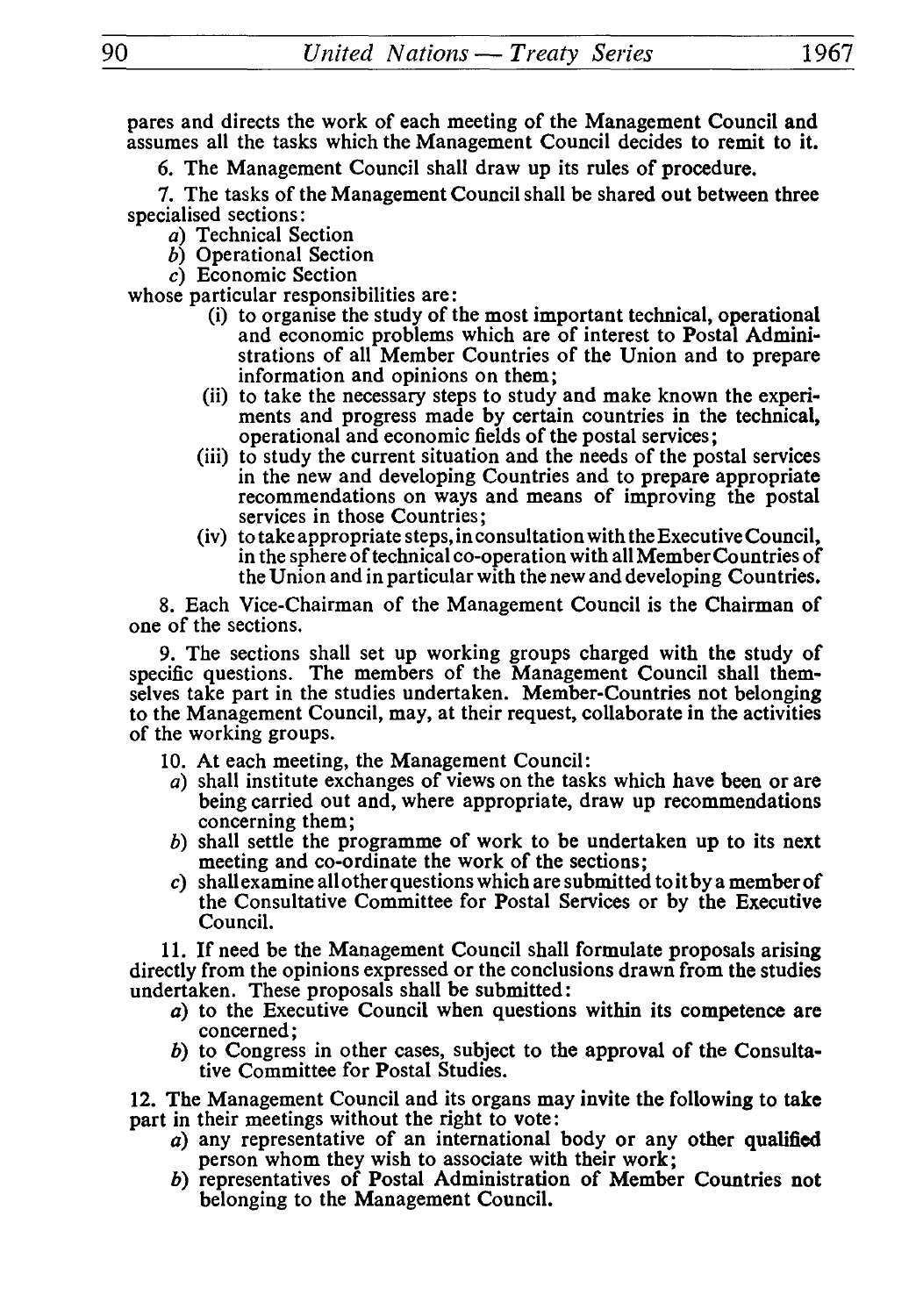13. The Secretariat of the Management Council and its organs shall be provided by the International Bureau. The latter shall prepare the work of the Management Council in accordance with the directions given by the Steer ing Committee and shall send all documents of each meeting to the Postal Administrations of members of the Management Council, to Postal Admini strations of Countries which, while not members of the Management Council are included in working groups, to Restricted Unions, and to Postal Admini strations of Member Countries which ask for them.

# ARTICLE 106

### **Reports on the activities of the Management Council of the Consultative Committee for Postal Studies**

The Management Council

- a) shall send an analytical report to Postal Administrations of Member Countries and Restricted Unions, for information, at the end of each of its meetings;
- *b)* shall prepare an annual report on its activities for the Executive Council ;
- *c)* shall prepare a comprehensive report on its activities for Congress and send it to Postal Administrations of Member Countries at least two months before the opening of Congress.

## ARTICLE 107

#### **Rules of procedure of Congresses, Administrative Conferences and Special Committees**

Each Congress, each Administrative Conference and each Special Com mittee shall decide its rules of procedure. Until such rules are adopted, the provisions of the rules of procedure drawn up by the preceding meeting of the same organ are applicable insofar as they are relevant to the debates.

# ARTICLE 108

#### **Languages used for the publication of documents, for debates and for official correspondence**

1. The documents of the Union shall be supplied in any language, either through the intermediary of the International Bureau or by regional centres in collaboration with the International Bureau, at the request of a Member Country or a group of Member Countries.

2. Documents produced through the intermediary of the International Bureau shall be distributed simultaneously in the languages requested.

3. The costs incurred in the publication of documents by the International Bureau or through its intermediary in any language, including any translation costs involved, shall be borne by the Member Country or group of Member Countries which has asked to receive the documents in that language.

4. The costs to be borne by a group of Member Countries shall be divided between them in proportion to their contributions to the general expenses of the Union.

5. The International Bureau shall give effect to any change in the choice of language requested by a Member Country after a period which shall not exceed two years.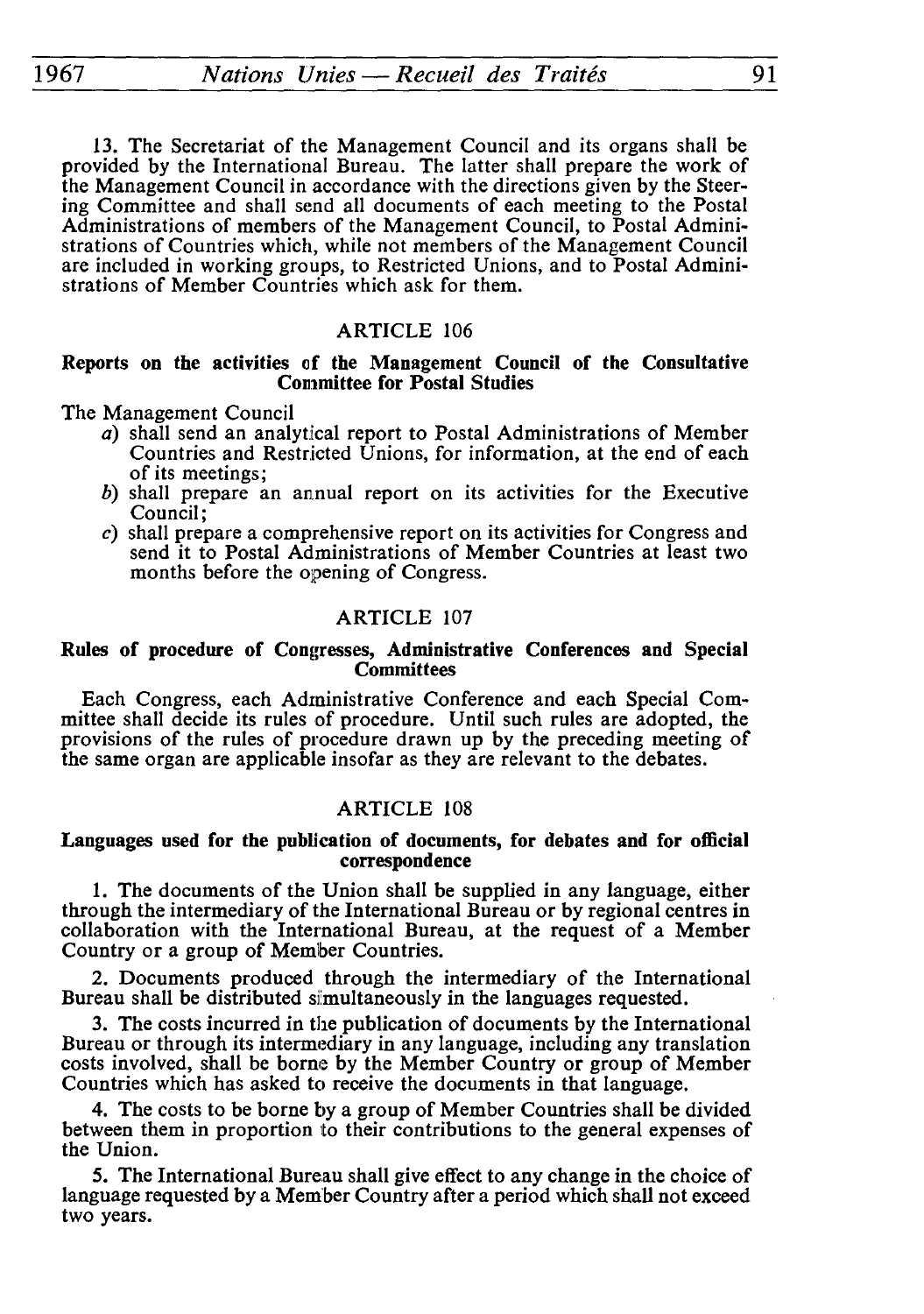6. For the debates of meetings of the organs of the Union the French, English, Spanish and Russian languages shall be admissible, by means of a system of interpretation—with or without electronic equipment—the choice being left to the judgment of the organisers of the meeting after consultation with the Director General of the International Bureau and the Member Countries concerned.

7. Other languages shall likewise be admissible for the debates and meetings mentioned in paragraph 6.

8. Delegations using other languages shall arrange for simultaneous inter pretation into one of the languages mentioned in paragraph 6, either by the system indicated in the same paragraph, when the necessary technical modi fications can be made, or by individual interpreters.

9. The costs of the interpretation services shall be shared between the Member Countries using the same language in proportion to their contribu tions to the general expenses of the Union. However, the costs of installing and maintaining the technical equipment shall be borne by the Union.

10. Postal Administrations may come to an understanding about the language to be used for official correspondence in their relations with one another. In the absence of such agreement, the language to be used shall be French.

#### Chapter **H**

#### INTERNATIONAL BUREAU

#### ARTICLE 109

# **List of Member Countries**

The International Bureau shall prepare and keep up to date the list of Member Countries of the Union with an indication of the contribution class of each. It shall also prepare and keep up to date the list of the Agreements and of the Member Countries which are parties to them.

#### ARTICLE 110

# **Functions and powers of the Director General of the International Bureau**

1. The functions and powers of the Director General of the International Bureau are those which are expressly allocated to him by the Acts of the Union and those which derive from the tasks assigned to the International Bureau.

2. The Director General shall direct the International Bureau.

3. The Director General or his representative shall attend the meetings of Congresses, Administrative Conferences and Special Committees and take part in the debates without the right to vote.

#### ARTICLE 111

#### **Preparation of the work of Congresses, Administrative Conferences and Special Committees**

The International Bureau shall prepare the work of Congresses, Admini strative Conferences and Special Committees. It shall arrange the printing and distribution of the documents.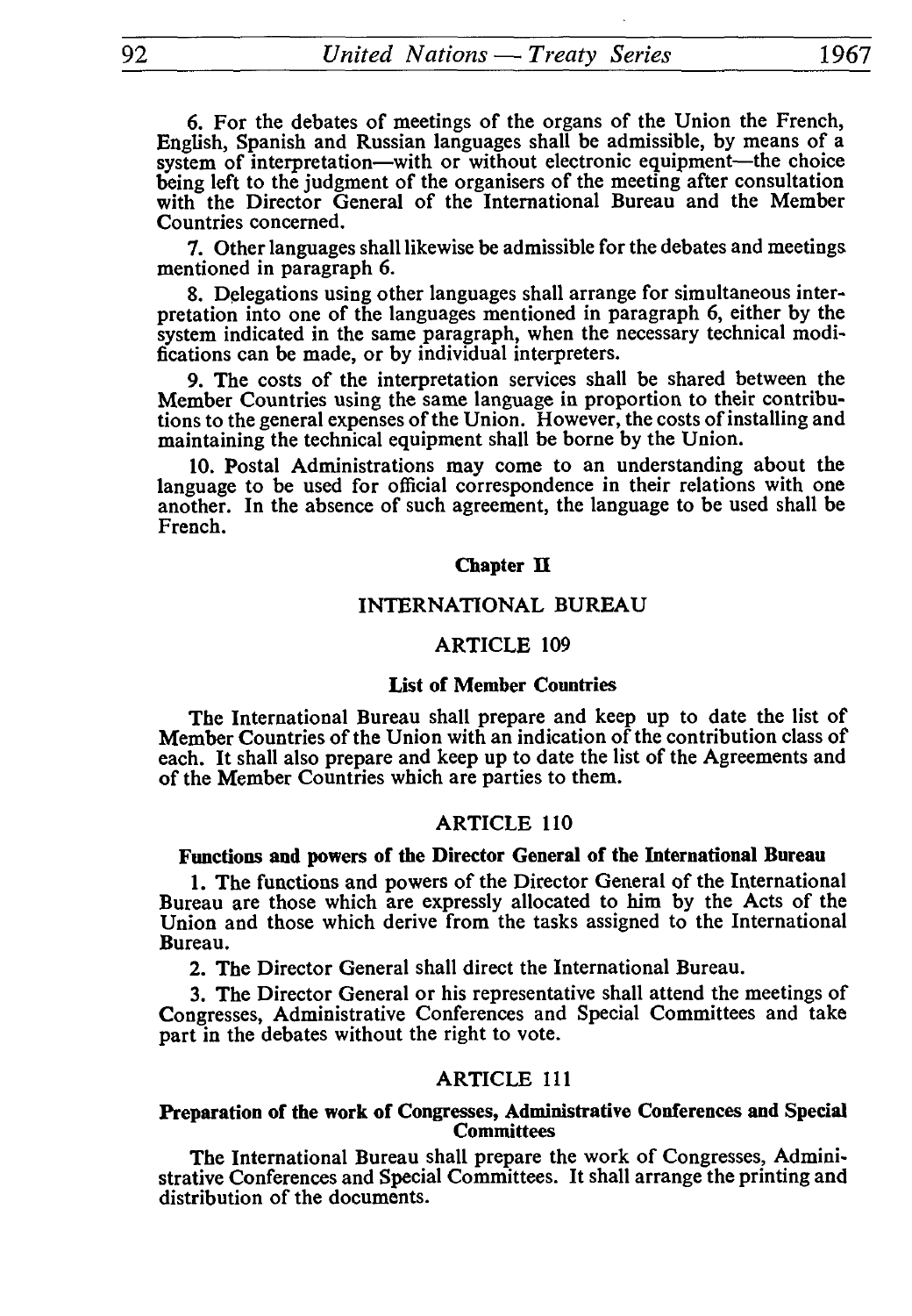#### Information. Opinions. Requests for interpretation and amendment of the Acts. Enquiries. Intervention in the settlement of accounts

1. The International Bureau shall be at all times at the disposal of the Executive Council, the Consultative Committee for Postal Studies and Postal Administrations for the purpose of supplying them with any necessary information on questions relating to the service.

2. In particular it shall collect, collate, publish and distribute information of every kind affecting the international postal service; give an opinion, at the request of the parties to the case, on questions in dispute ; act on requests for interpretation and amendment of the Acts of the Union and, in general, carry out such studies and editorial or documentary tasks as are assigned to it by those Acts or as may be referred to it in the interest of the Union.

3. It shall also conduct enquiries requested by Postal Administrations with the aim of ascertaining the opinion of other Administrations on a particular question. The result of an enquiry does not have the status of a vote and is not formally binding.

4. It shall bring to the notice of the Chairman of the Management Council of the Consultative Committee for Postal Studies, for any necessary action, questions which are within the competence of that organ.

5. Between Postal Administrations which seek such intervention it shall intervene, as a clearing house, in the settlement of accounts of all kinds relating to the international postal service.

#### ARTICLE 113

#### Technical co-operation

The International Bureau shall develop postal technical assistance in all its forms within the framework of international technical co-operation.

#### ARTICLE 114

#### Forms supplied by the International Bureau

The International Bureau shall be responsible for arranging the manu facture of postal identity cards, international reply coupons, postal travellers' cheques and cheque book covers and for supplying them, at cost price, to Postal Administrations which order them.

#### ARTICLE 115

#### Acts of Restricted Unions and Special Agreements

1. Two copies of the Acts of Restricted Unions and of Special Agree ments concluded under Article 8 of the Constitution must be sent to the Inter national Bureau by the offices of such Unions, or failing that, by one of the contracting Parties.

2. The International Bureau shall see that the Acts of Restricted Unions and Special Agreements do not include conditions less favourable to the public than those which are proviided for in the Acts of the Union and shall inform Postal Administrations of the existence of such Unions and Agreements. The International Bureau shall notify the Executive Council of any irregularity discovered in the application of this provision.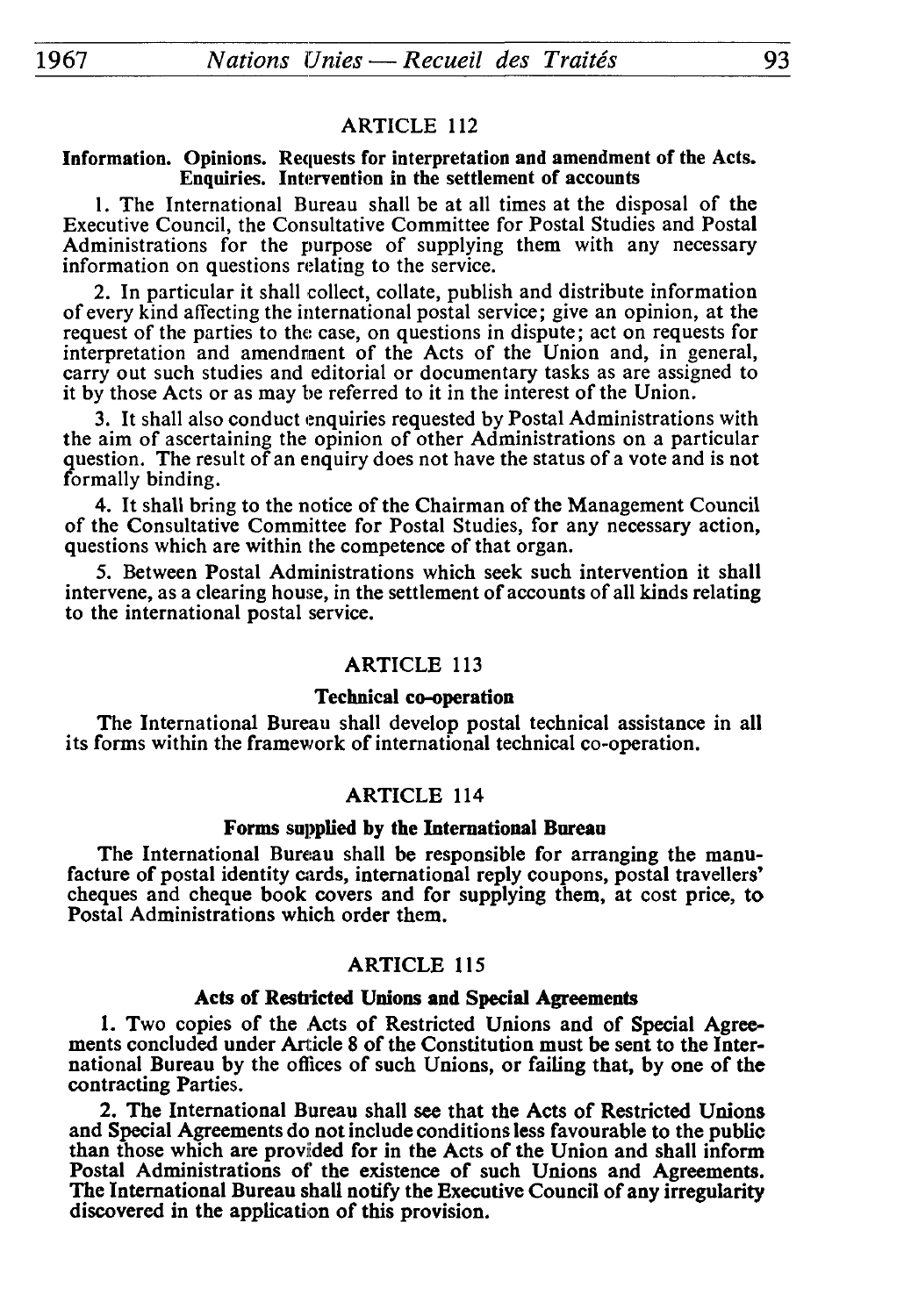# Union magazine

The International Bureau shall publish, with the aid of the documents made available to it, a magazine in Arabic, Chinese, English, French, German, Russian and Spanish.

# ARTICLE 117

# Annual report on the activities of the Union

The International Bureau shall make an annual report on the activities of the Union, which shall be sent to Postal Administrations and to the United Nations. The report must be approved by the Executive Council.

# Chapter III

# PROCEDURE FOR THE PRESENTATION AND EXAMINATION OF PROPOSALS AMENDING THE ACTS OF THE UNION

# ARTICLE 118

# Procedure for presenting proposals to Congress

1. The following procedure governs the presentation of proposals for submission to Congress by Postal Administrations of Member Countries :

- *a)* proposals which reach the International Bureau at least 6 months before the date fixed for Congress shall be published in special files called files of proposals;
- *b)* no proposal of an editorial nature shall be accepted during the period of 6 months preceding the date fixed for Congress;
- c) proposals of substance which reach the International Bureau in the interval between 6 and 4 months before the date fixed for Congress shall not be published in the files of proposals unless they are supported by at least two Administrations ;
- *d)* proposals of substance which reach the International Bureau during the period of four months preceding the date fixed for Congress shall not be published unless they are supported by at least eight Admini strations;
- *e)* declarations of support must reach the International Bureau within the same period as the proposals to which they refer.

2. Proposals of an editorial nature shall be headed "Editorial proposal" by the Administrations which present them and shall be published by the International Bureau under a number followed by the letter R. Proposals which do not bear this indication but which, in the opinion of the International Bureau, deal only with drafting points shall be published with an appropriate annotation: the International Bureau shall draw up a list of these proposals for Congress.

3. The procedure prescribed in paragraphs 1 and 2 does not apply to amendments to proposals already made.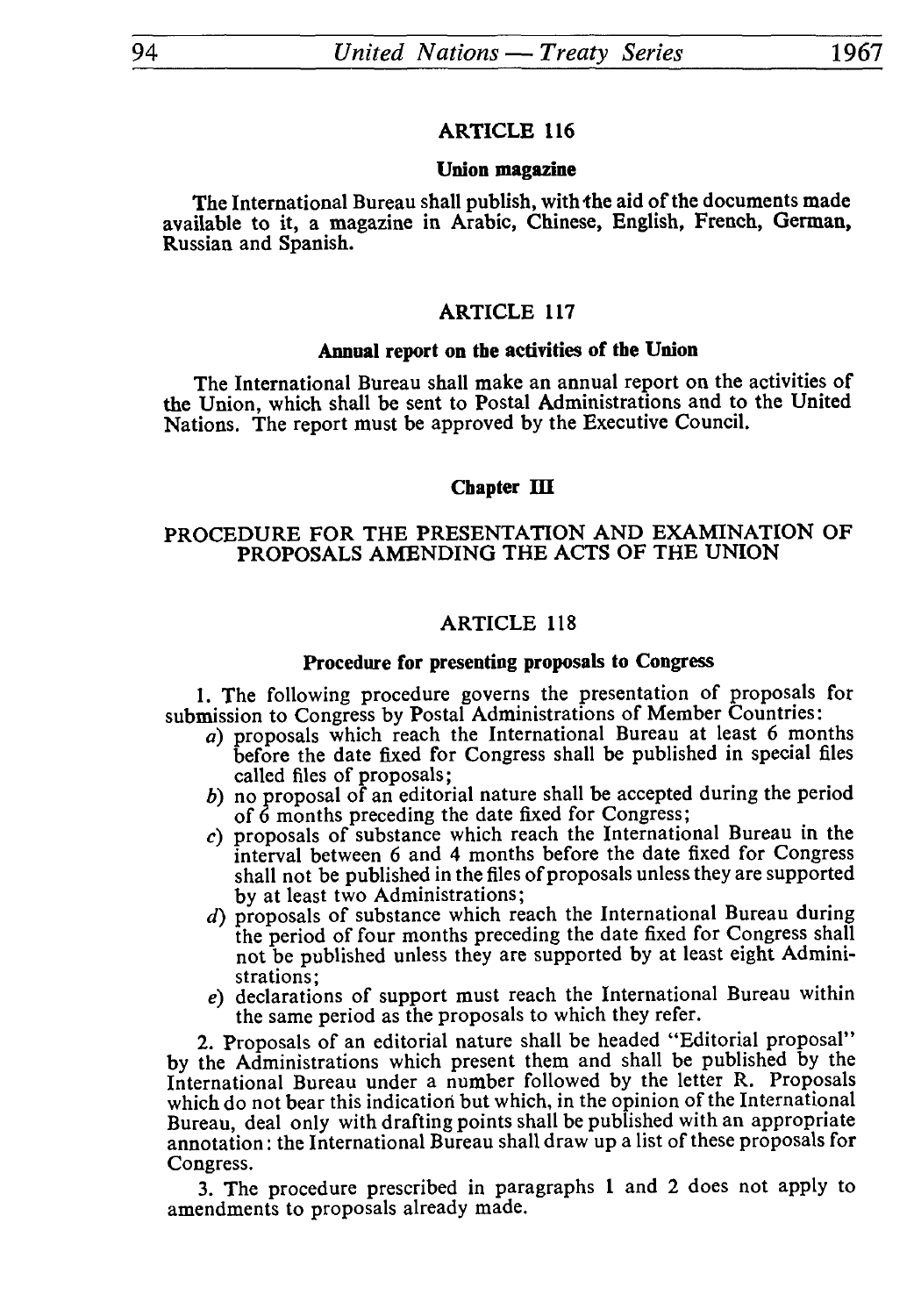#### Procedure for presenting proposals between Congresses

1. To be eligible for consideration each proposal concerning the Con vention or the Agreements presented by a Postal Administration between Congresses must be supported by at least two other Administrations. Such proposals shall lapse if the International Bureau does not receive, at the same time, the necessary number of declarations of support.

2. These proposals shall be sent to other Postal Administrations through the intermediary of the International Bureau.

# ARTICLE 120

# Examination of proposals between Congresses

1. Every proposal shall be subject to the following procedure: a period of two months is allowed to Postal Administrations of Member Countries for the examination of the proposal notified by an International Bureau circular and for forwarding their observations, if any, to the Bureau. Amendments are not admissible. The replies are collected by the International Bureau and communicated to Postal Administrations with an invitation to pronounce for or against the proposal. Those which have not notified their vote within a period of two months are considered as abstaining. The aforementioned periods are reckoned from the dates of the International Bureau circulars.

2. If the proposal relates to an Agreement, its Detailed Regulations or their Final Protocols, only the Postal Administrations of Member Countries which are parties to that Agreement may take part in the procedure described in paragraph 1.

# ARTICLE 121

#### Notification of decisions adopted between Congresses

1. Amendments made to the Convention, the Agreements and the Final Protocols to those Acts are sanctioned by a diplomatic declaration which the Government of the Swiss Confederation is charged to prepare and convey at the request of the International Bureau to the Governments of Member Countries.

2. Amendments made to the Detailed Regulations and their Final Protocols are recorded and notified to Postal Administrations by the International Bureau. The same applies to the interpretations referred to in Article 69, paragraph  $2(c)$ (ii) of the Convention and in the corresponding provisions of the Agreements.

# ARTICLE 122

#### Implementation of decisions adopted between Congresses

Any decision which has been adopted does not take effect until at least three months after its notification.

#### Chapter **IV**

#### FINANCE

#### ARTICLE 123

## Fixing and regulation of the expenditure of the Union

1. The ordinary expenditure of the Union should not exceed the sum of 3,710,000 gold francs per annum.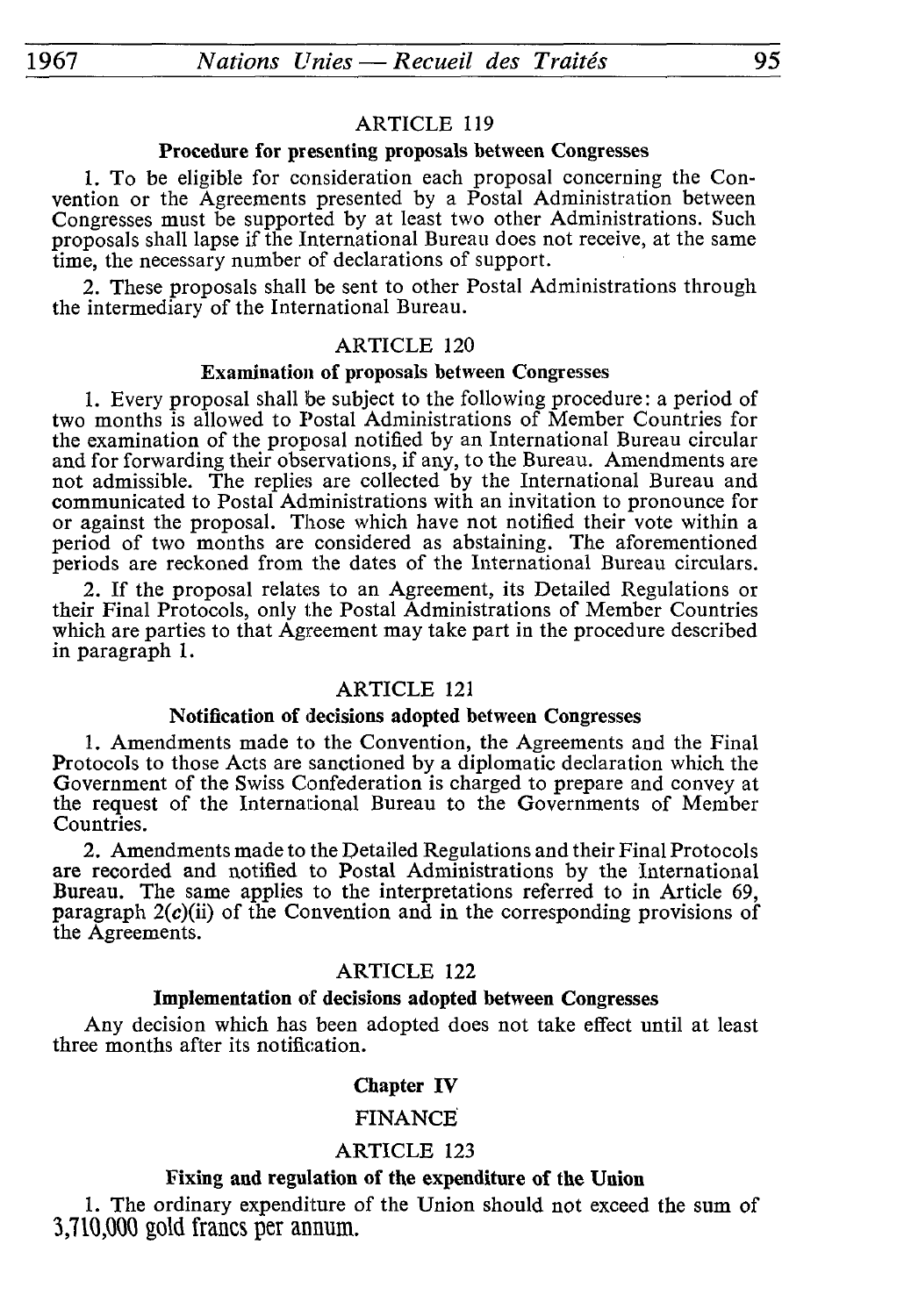2. On the recommendation of the Executive Council, the Supervisory Authority may, if the circumstances so require, authorise the maximum figure fixed in paragraph 1 to be exceeded.

3. No expenditure above the ceiling of ordinary expenditure fixed in paragraph 1 may be authorised for the first year after that in which Congress was held. As from the second year, the financial ceiling may be exceeded by a maximum of  $5\%$  per annum.

4. Countries which accede to the Union or are admitted to the status of members of the Union as well as those which leave the Union must pay their contributions for the whole of the year during which their admission or withdrawal becomes effective.

5. The Swiss Postal Administration makes the necessary advances and supervises book-keeping and accounting of the International Bureau within the limit of credit fixed by Congress.

6. The sums advanced by the Swiss Postal Administration in accordance with paragraph 5 are due to be repaid by the debtor Postal Administrations in the shortest possible time and at the latest before the 31st December of the year in which the account is sent. After that period the sums due are charge able with interest in favour of the Swiss Administration at the rate of 5% per annum, reckoned from the date of expiry of that period.

# ARTICLE 124

#### **Contribution classes**

Member Countries are divided, in accordance with Article 21, paragraph 4 of the Constitution, into 7 classes and contribute to the expenses of the Union in the following proportions :

1st class, 25 units 5th class, 5 units 2nd class, 20 units 6th class, 3 units 3rd class, 15 units 7th class, 1 unit 3rd class, 15 units 4th class, 10 units

# ARTICLE 125

# **Payment for supplies from the International Bureau**

Supplies provided by the International Bureau to Postal Administrations at their expense should be paid for in the shortest possible time and at the latest within six months from the first day of the month following that in which the account is despatched by the Bureau. After that period the sums due are chargeable with interest in favour of the Swiss Postal Administration, which advanced them, at the rate of  $5\%$  per annum calculated from the date of expiry of the said period.

#### **Chapter** V

## ARBITRATION

# ARTICLE 126

#### **Arbitration Procedure**

1. In the event of a dispute to be settled by arbitration, each of the Postal Administrations party to the case shall select a Postal Administration of a Member Country not directly involved in the dispute. When several Admini strations make common cause, they count only as a single Administration for the purposes of this provision.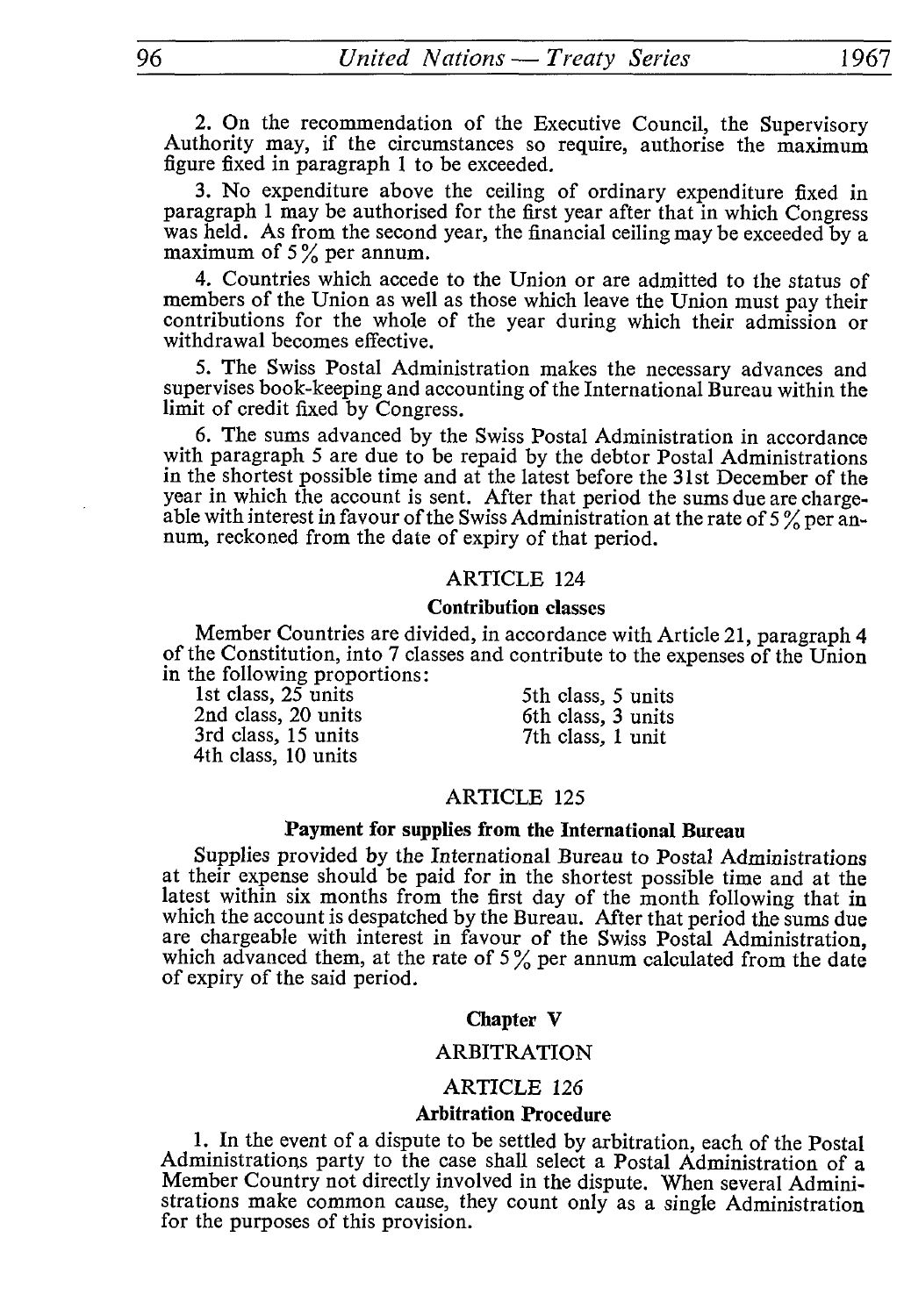1967\_\_\_\_\_\_\_*Nations Unies — Recueil des Traités*\_\_\_\_\_\_\_\_\_\_97

2. If one of the Administrations party to the case does not act on a pro posal for arbitration within a period of six months, the International Bureau, if so requested, shall itself call upon the defaulting Administration to appoint an arbitrator or shall itself appoint one *ex officio.*

3. The parties to the case may agree to appoint a single arbitrator which may be the International Bureau.

4. The decision of the arbitrators shall be taken by a majority of votes.

5. If the voting is equal the arbitrators, in order to settle the matter, shall select another Postal Administration, also not involved in the dispute. Should they fail to agree on the choice, this Administration shall be appointed by the International Bureau from among Administrations not proposed by the arbitrators.

6. If the dispute concerns one of the Agreements, the arbitrators may be appointed only from among the Administrations that are parties to that Agreement.

#### **Chapter VI**

# FINAL PROVISIONS

#### ARTICLE 127

#### **Conditions of approval of proposals concerning the General Regulations**

To become effective, proposals submitted to Congress relating to these General Regulations must be approved by the majority of Member Countries represented at Congress. Two-thirds of the member Countries of the Union must be present at the time of voting.

#### ARTICLE 128

# **Proposals concerning the Agreements with the United Nations**

The conditions of approval referred to in Article 127 apply equally to proposals designed to modify the Agreements concluded between the Universal Postal Union and the United Nations, to the extent that these Agreements do not lay down conditions for the amendment of the provisions they contain.

# ARTICLE 129

#### **Coming into operation and Duration of the General Regulations**

These General Regulations shall come into operation on 1st of January, 1966 and shall remain in force until the coming into force of the Acts of the next Congress.

In witness whereof the Plenipotentiaries of the Governments of the Member Countries have signed these General Regulations in a single original which shall be deposited in the Archives of the Government of the Country in which the seat of the Union is situated. A copy thereof shall be delivered to each Party by the Government of the Country in which Congress is held.

Done at Vienna, the 10th July, 1964.

SIGNATURES *(The same as jor the Constitution; see above.)*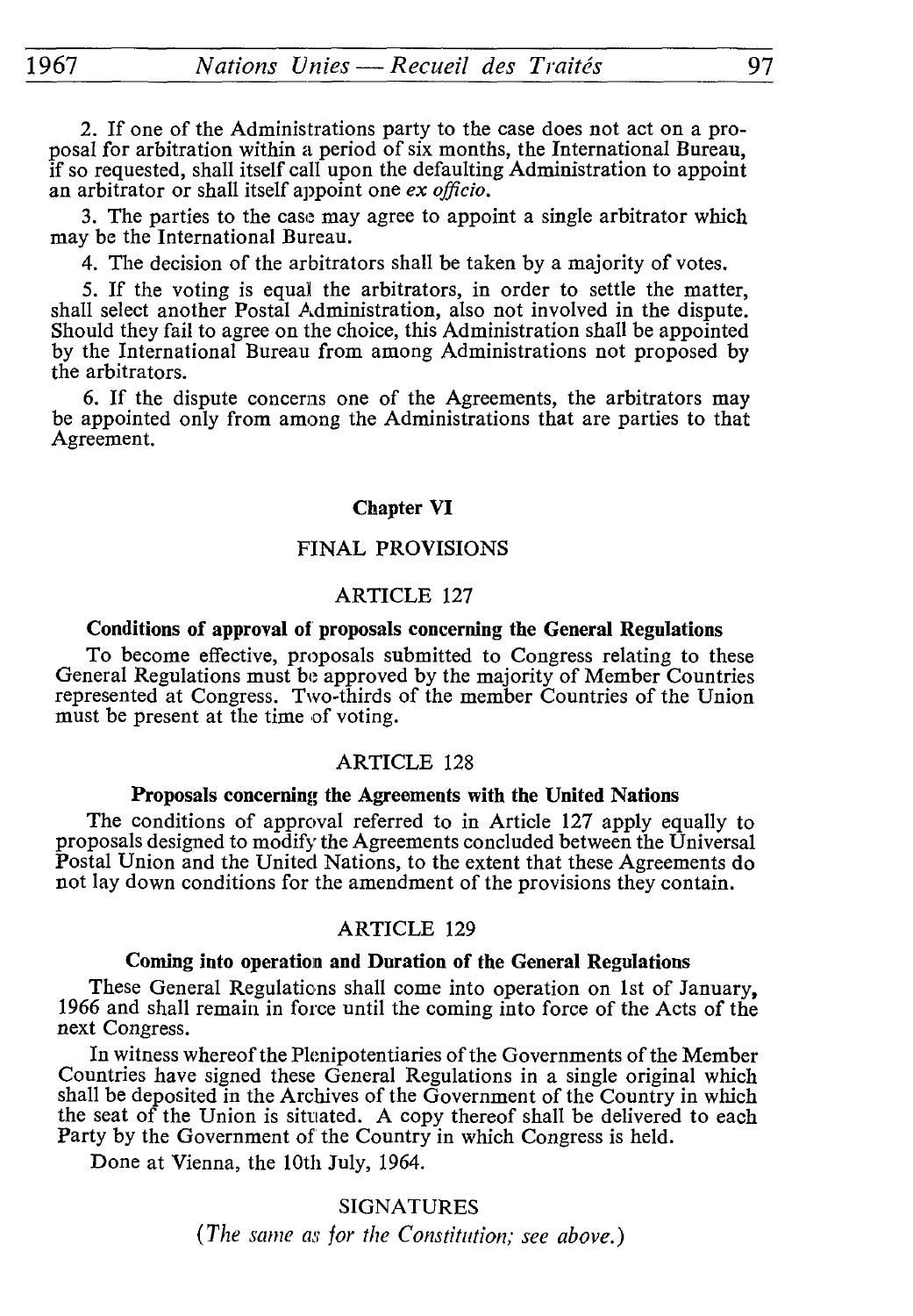## FINAL PROTOCOL

# TO THE GENERAL REGULATIONS OF THE UNIVERSAL POSTAL UNION

At the moment of proceeding to the signature of the General Regulations of the Universal Postal Union concluded this day, the undersigned Plenipotentiaries have agreed the following:

# ARTICLE  $I^1$

# **Executive Council and Management Council of the Consultative Committee for Postal Studies**

The provisions of the General Regulations relating to the organisation and functioning of the Executive Council and of the Management Council of the Consultative Committee for Postal Studies shall be applicable in advance of the coming into operation of those Regulations.

## ARTICLE II

#### **Languages used for the Publication of Documents**

1. Notwithstanding Article 33 of the Constitution and Article 129 of the General Regulations, the entry into force of the new permanent language system provided for in Article 108 of the General Regulations shall be fixed by the Executive Council, taking into account the practical requirements aris ing from the organisation of the new system.

2. In the meantime, the International Bureau should meet requests for the supply of the documents of the Union in any language by taking interim measures, for example by resorting to private translation agencies or by arranging a contract with another specialised agency which employs a multi lingual system.

3. The Executive Council may, if it deems it necessary, take steps to this end.

# ARTICLE III

#### **Expenditure of the Union**

Notwithstanding Article 129, the ceiling of ordinary annual expenditure of the Union provided for in Article 123, paragraph 1 shall be applicable as from the 1st January 1964.

In witness whereof, the undermentioned Plenipotentiaries have drawn up this Protocol, which shall have the same force and the same validity as if its provisions were inserted in the text of the General Regulations themselves, and they have signed it in a single original which shall be deposited in the Archives of the Government of the Country in which the seat of the Union is situated. A copy thereof shall be delivered to each Party by the Government of the Country in which Congress is held.

Done at Vienna, the 10th July, 1964.

#### SIGNATURES

#### *(The same as for the Constitution: see above.)*

<sup>&</sup>lt;sup>1</sup> See footnote 3 under Chapter I of the Regulations.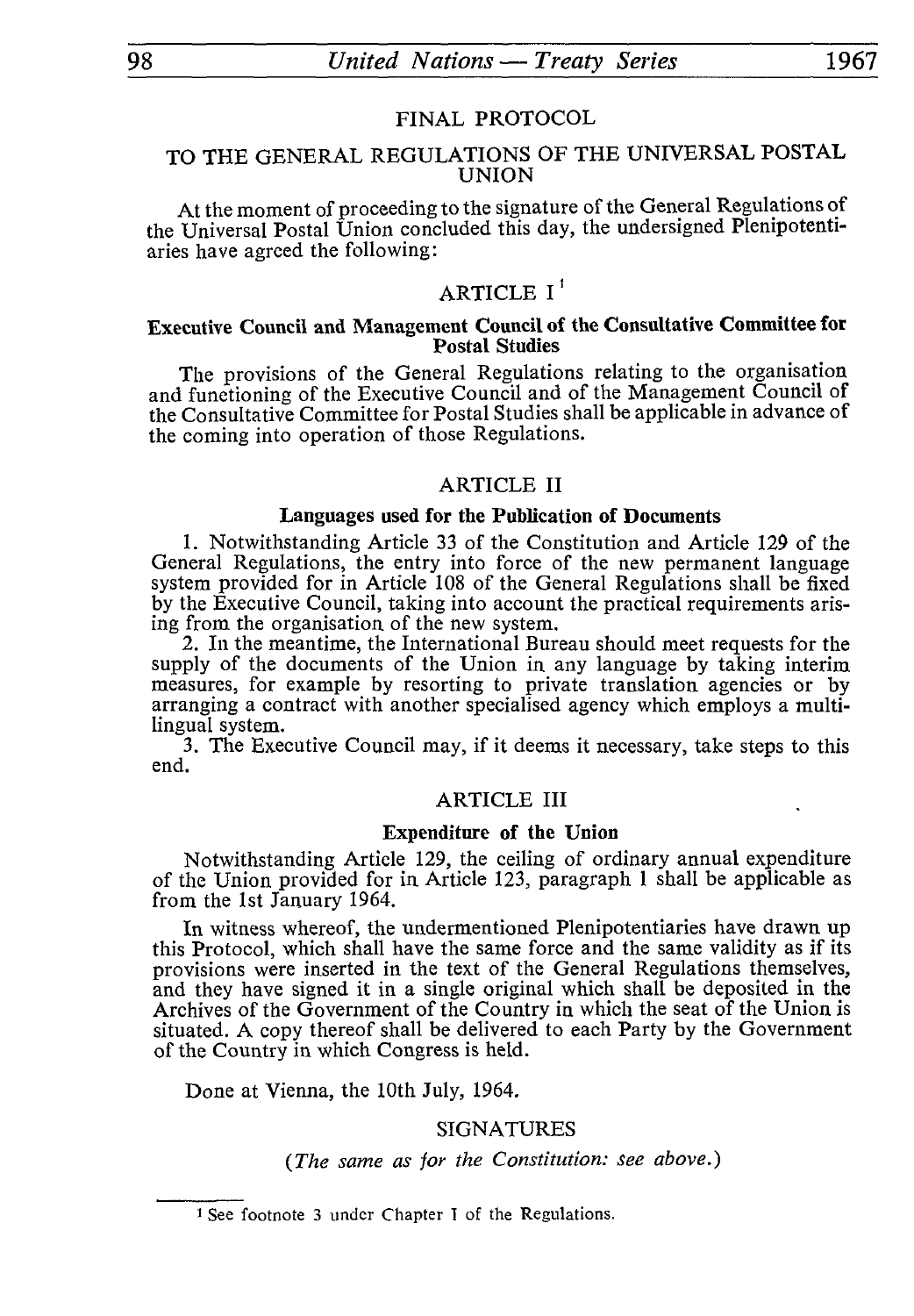LIST OF STATES WHICH HAVE RATIFIED, OR ACCEDED (a) TO, THE CONSTITUTION, AND WHICH HAVE RATIFIED, APPROVED *(A* ), OR ACCEDED *(a)* TO, THE GENERAL REGULATIONS, INDICATING THE DATE OF DEPOSIT OF THE INSTRUMENT WITH THE GOVERNMENT OF SWITZERLAND OR, DENOTED BY AN ASTERISK, THE DATE OF NOTIFICATION OF ACCESSION ISSUED BY THE LATTER GOVERNMENT UNDER ARTICLE 11(5) OF THE CONSTITUTION

| State                                                                                                                                                                                                                                                                                                                                                                                | Constitution                                                                                                                                    |                                                                                            |  | <b>General Regulations</b>                                                                                                                          |                                                                                                                                |  |
|--------------------------------------------------------------------------------------------------------------------------------------------------------------------------------------------------------------------------------------------------------------------------------------------------------------------------------------------------------------------------------------|-------------------------------------------------------------------------------------------------------------------------------------------------|--------------------------------------------------------------------------------------------|--|-----------------------------------------------------------------------------------------------------------------------------------------------------|--------------------------------------------------------------------------------------------------------------------------------|--|
| Argentina <sup>1</sup><br><u>.</u><br>Australia<br>.<br>(Including)<br>the<br>Terri-<br>tories of Papua, Norfolk<br>Island, Cocos (Keeling)<br>and Christmas<br>Islands<br>Island, the Territory of<br>Heard Island and McDo-<br>nald Island, the Austra-<br>lian Antarctic Territory<br>and the Trust Territories<br>New<br>оf<br>Guinea<br>and<br>Nauru.)                          | 23 June<br>23 December                                                                                                                          | 1967<br>1965                                                                               |  | 23 June<br>23 December                                                                                                                              | 1967<br>1965                                                                                                                   |  |
| Austria<br>.<br>$BARBADOS$<br>$\texttt{BELGIUM}$<br>$C$ anada<br><b>CEYLON</b><br>.<br>$CHINA$<br>CONGO (REPUBLIC OF)<br>CZECHOSLOVAKIA <sup>1</sup><br>in de la caracterí<br>DAHOMEY<br>$D$ ENMARK $\ldots$<br>FEDERAL<br>REPUBLIC<br>$O$ F<br>GERMANY<br>(With a declaration that<br>the Constitution and Gen-<br>Regulations<br>shall<br>eral<br>also apply to Land Ber-<br>lin.) | 23 December<br>11 November<br>4 November<br>8 March<br>14 March<br>6 September<br>7 September<br>20 May<br>13 January<br>23 December<br>27 June | 1965<br>1967 $a^*$<br>1965<br>1966<br>1967<br>1966<br>1966<br>1966<br>1967<br>1965<br>1966 |  | 23 December<br>11 November<br>4 November<br>8 March<br>14 March<br>6 September 1966<br>7 September<br>20 May<br>13 January<br>21 January<br>27 June | 1965<br>1967 $a^*$<br>1965 $\boldsymbol{A}$<br>1966 A<br>1967 $\boldsymbol{A}$<br>1966 $A$<br>1966<br>1967 A<br>1966 A<br>1966 |  |
| FINLAND<br>$\textbf{FRANCE}$<br>(Including the whole of<br>the territories represent-<br>ed by the French Office<br>of Overseas Posts and<br>Telecommunications.)                                                                                                                                                                                                                    | 17 December<br>21 December                                                                                                                      | 1965<br>1965                                                                               |  | 17 December<br>22 January                                                                                                                           | 1965<br>1966 $\overline{A}$                                                                                                    |  |
| GABON<br>.<br>Ghana<br>a dia kaominina dia kaominina dia<br>$G$ uinea contra componente de la contra de la contra de la contra de la contra de la contra de la contra de la contra de la contra de la contra de la contra de la contra de la contra de la contra de la contra de la contra                                                                                           | 27 January<br>17 November<br>12 December                                                                                                        | 1967<br>-1966<br>1966                                                                      |  | 27 January<br>17 November 1966<br>5 September 1966                                                                                                  | 1967 $\boldsymbol{A}$                                                                                                          |  |

1 See p. 102 for the text of declarations or reservations made by the State concerned.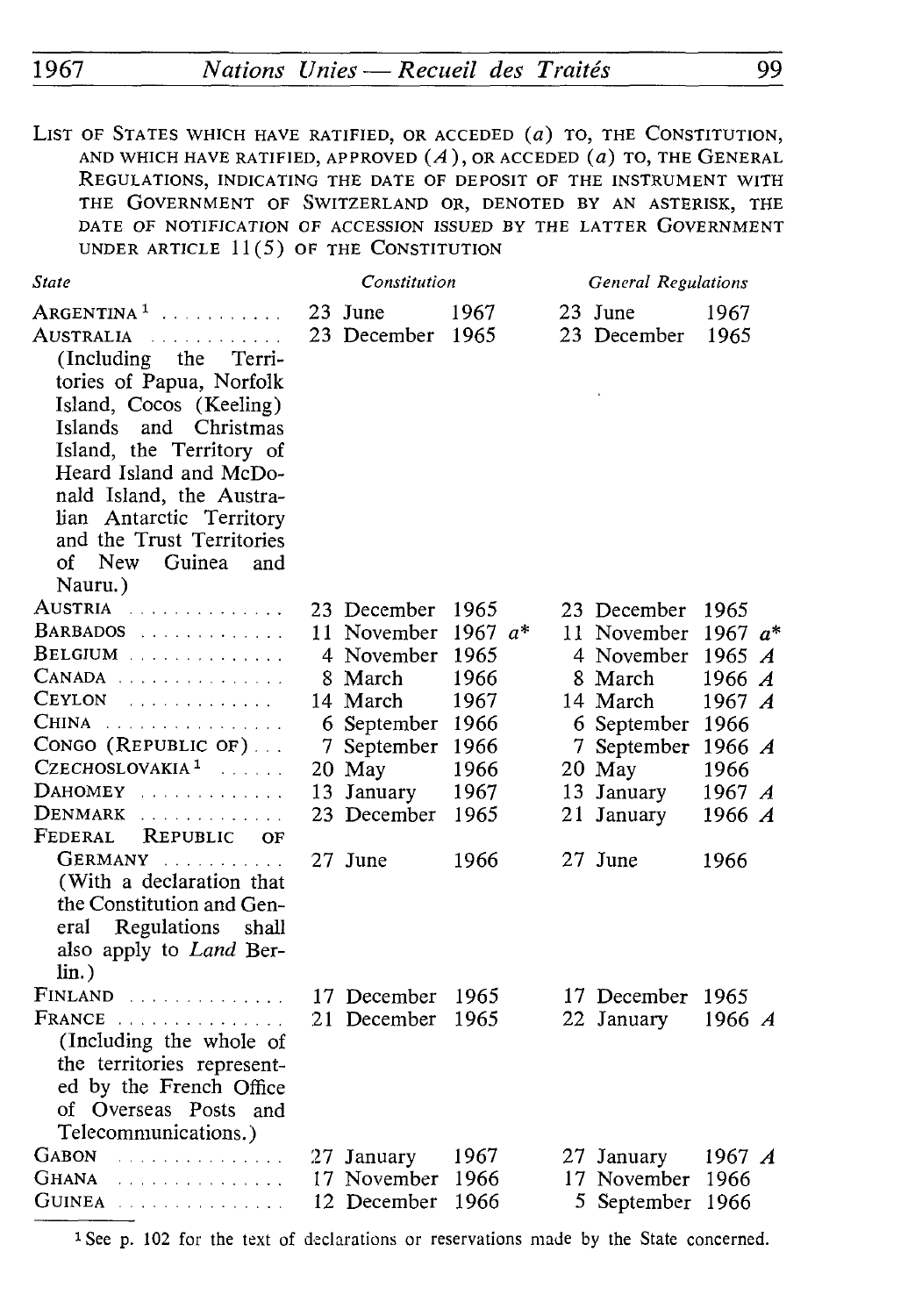| State                                          |    | Constitution           |              |  | <b>General Regulations</b> |                               |                  |
|------------------------------------------------|----|------------------------|--------------|--|----------------------------|-------------------------------|------------------|
| Guyana<br>.                                    |    | 22 March               | 1967 a*      |  | 22 March                   | 1967 $a*$                     |                  |
| HUNGARY <sup>1</sup>                           |    | 2 May                  | 1967         |  | 2 May                      | 1967 $\boldsymbol{A}$         |                  |
| ICELAND                                        |    | 10 August              | 1965         |  | 10 August                  | 1965                          |                  |
| INDIA                                          |    | 8 November             | 1966         |  | 8 November                 | 1966 A                        |                  |
| $I$ RAK $^1$                                   |    | 22 September           | 1967         |  | 22 September               | 1967                          |                  |
| IRELAND                                        |    | 4 March                | 1966         |  | 4 March                    | 1966                          |                  |
| IVORY COAST                                    |    | 17 September           | 1965         |  | 28 October                 | 1965 $\boldsymbol{A}$         |                  |
| $JAPAN$                                        | 22 | July                   | 1965         |  | 22 July                    | 1965                          | $\boldsymbol{A}$ |
| Kuwait<br>.                                    |    | 16 August              | 1967         |  | 16 August                  | 1967                          |                  |
| LAOS                                           |    | 25 September           | 1967         |  | 25 September               | 1967 $\boldsymbol{A}$         |                  |
| LESOTHO                                        |    | 6 September            | 1967 a*      |  | 6 September                | 1967 $a^*$                    |                  |
| LIECHTENSTEIN                                  |    | 5 October              | 1967         |  | 5 October                  | 1967                          |                  |
| LUXEMBOURG                                     |    | 29 December            | 1965         |  | 29 December                | 1965                          |                  |
| Madagascar                                     |    | 25 August              | 1965         |  | 25 August                  | 1965 $A$                      |                  |
| Malawi<br>.                                    |    | 25 October             | 1966 $a*$    |  | 25 October                 | 1966 $a^*$                    |                  |
| MALDIVE ISLANDS                                |    | 15 August              | 1967 $a^*$   |  | 15 August                  | 1967 $a*$                     |                  |
| MALI                                           |    | 18 December            | 1965         |  | 18 December                | 1965                          |                  |
| MAURITANIA                                     |    | 22 March               | 1967 $a*$    |  | 22 March                   | 1967 $a*$                     |                  |
| MOROCCO                                        |    | 7 April                | 1967         |  | 7 April                    | 1967                          |                  |
| NEW ZEALAND                                    |    | 21 October             | 1966         |  | 21 October                 | 1966 $A$                      |                  |
| also<br>(Applies<br>to<br>the                  |    |                        |              |  |                            |                               |                  |
| Cook Islands, Niue and                         |    |                        |              |  |                            |                               |                  |
| the Tokelau Islands.)                          |    |                        |              |  |                            |                               |                  |
| NIGER                                          |    | 28 February            | 1966         |  | 8 February                 | 1966 A                        |                  |
| NIGERIA<br>المتحاولة والمتحالة والمتحاولات     |    | 10 January             | 1967         |  | 18 January                 | 1967                          |                  |
| NORWAY                                         |    | 1 December             | 1965         |  | 1 December                 | 1965<br>1966                  |                  |
| PAKISTAN<br>.                                  |    | 19 December            | 1966         |  | 19 December                |                               |                  |
| $POLAND1$                                      |    | 12 September           | 1966         |  | 14 September               | 1966 $A$<br>1966              |                  |
| REPUBLIC OF KOREA                              |    | 20 May                 | 1966         |  | 20 May<br>5 June           | 1967                          |                  |
| REPUBLIC OF VIETNAM                            |    | 5 June                 | 1967         |  |                            |                               |                  |
| San Marino                                     |    | 11 October             | 1967<br>1967 |  | 11 October                 | 1967 $\boldsymbol{A}$<br>1967 |                  |
| $Senegal$                                      |    | 26 September           | 1967         |  | 26 September<br>24 August  | 1967 A                        |                  |
| SIERRA LEONE                                   |    | 24 August<br>8 January | 1966 $a^*$   |  | 8 January                  | 1966 $a*$                     |                  |
| $SINGAPORE$<br>SOUTH AFRICA                    |    | 7 October              | 1964 a       |  | 7 October                  | 1964 $a$                      |                  |
|                                                |    | 9 November             | 1966         |  | 9 November                 | 1966                          |                  |
| $SPAIN$<br>(Including the Spanish              |    |                        |              |  |                            |                               |                  |
| Territories of Africa.)                        |    |                        |              |  |                            |                               |                  |
| SWEDEN<br>.                                    |    | 13 December            | 1966         |  | 13 December                | 1966                          |                  |
| SWITZERLAND                                    |    | 4 February             | 1966         |  | 4 February                 | 1966                          |                  |
| Syria<br>.                                     |    | 18 November            | 1966         |  | 18 November                | 1966                          |                  |
| THAILAND                                       |    | 7 February             | 1966         |  | 10 May                     | 1966 $\boldsymbol{A}$         |                  |
|                                                |    | 28 August              | 1967         |  | 28 August                  | 1967 $A$                      |                  |
| Tunisia<br>.                                   | 13 | September              | 1966         |  | 13 September               | 1966                          |                  |
| <b>UGANDA</b><br>a shekara ta 1970 a wakazi wa |    | 29 December            | 1965         |  | 29 December                | 1965 A                        |                  |
| UNITED ARAB REPUBLIC                           |    | 30 June                | 1967         |  | 30 June                    | 1967                          |                  |
|                                                |    |                        |              |  |                            |                               |                  |

 $\overline{1}$  See p. 102 for the text of declarations or reservations made by the State concerned.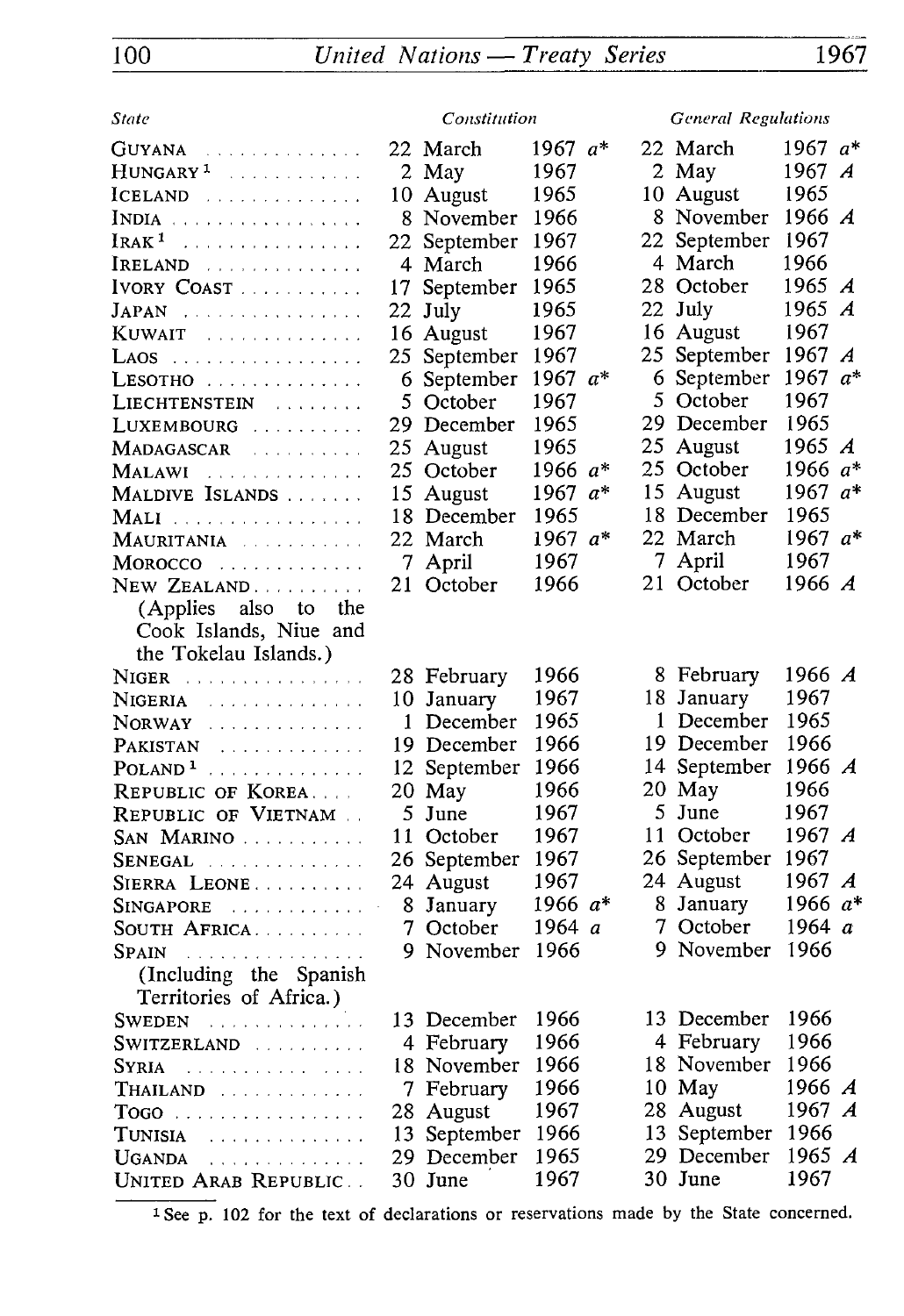| State                                                                                                                                                                          | Constitution      |           | <b>General Regulations</b> |                       |  |
|--------------------------------------------------------------------------------------------------------------------------------------------------------------------------------|-------------------|-----------|----------------------------|-----------------------|--|
| <b>UNITED</b><br>KINGDOM<br>OF<br><b>BRITAIN</b><br><b>GREAT</b><br><b>AND</b><br>NORTHERN IRELAND<br>(Including the Channel<br>Islands and the Isle of<br>Man.)               | 2 August          | 1966      | 2 August                   | 1966 $\bm{A}$         |  |
| <b>UNITED REPUBLIC OF TAN-</b>                                                                                                                                                 |                   |           |                            |                       |  |
| ZANIA<br>UNITED STATES OF AMER-                                                                                                                                                | 26 September 1967 |           | 26 September 1967          |                       |  |
| $ICA$<br>(Also applies to the<br>whole of the territories<br>of the United States of<br>America, including the<br>Territory of the Pacific<br>Islands under Trustee-<br>ship.) | 22 April          | 1966      | 22 April                   | 1966                  |  |
| UPPER VOLTA.                                                                                                                                                                   | 24 February       | 1967      | 4 February                 | 1967 $\boldsymbol{A}$ |  |
| YUGOSLAVIA                                                                                                                                                                     | 15 November       | 1966      | 15 November 1966           |                       |  |
| ZAMBIA                                                                                                                                                                         | 22 March          | 1967 $a*$ | 22 March                   | 1967 $a*$             |  |